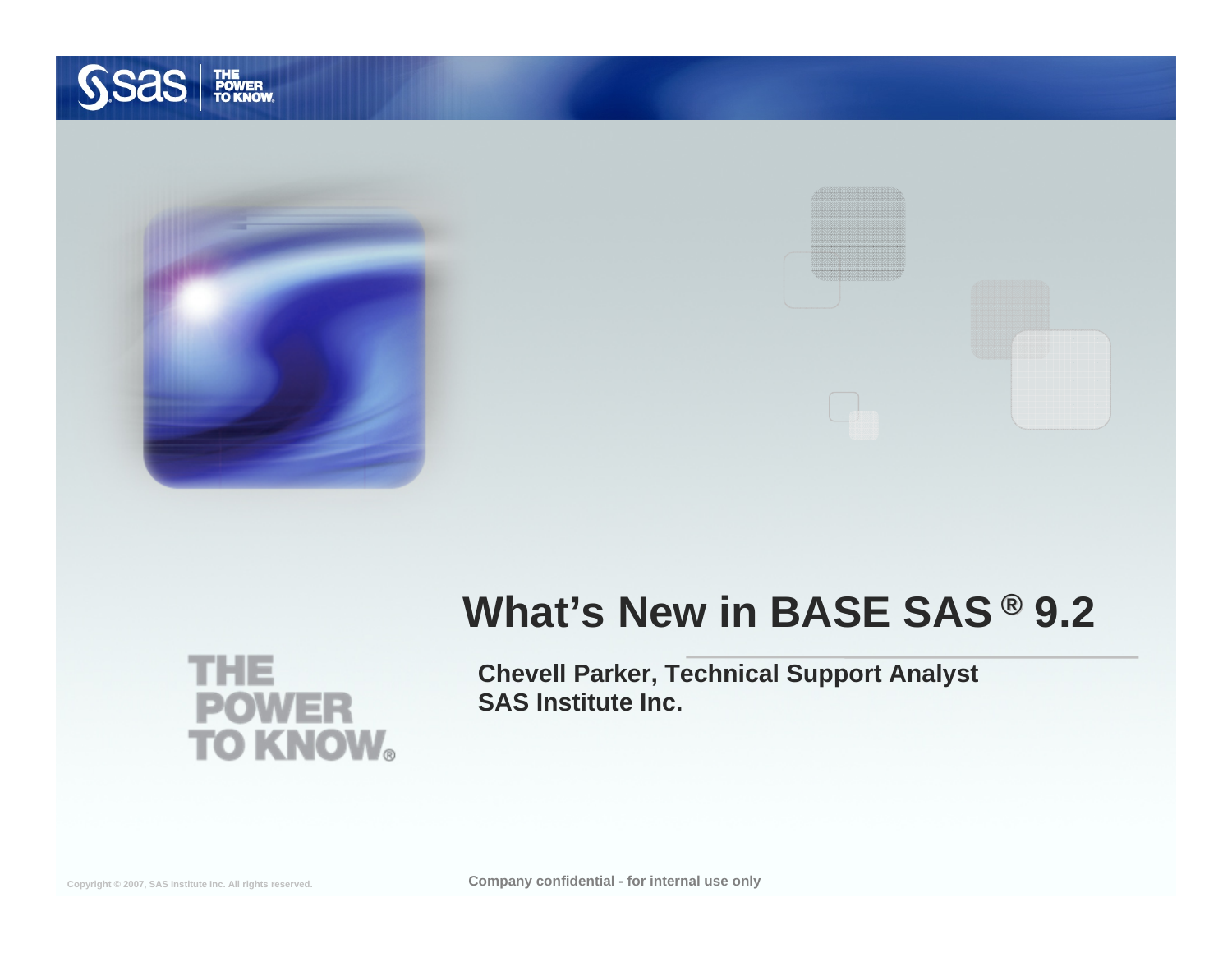

### What's New in BASE SAS 9.2

- $\mathcal{L}_{\mathcal{A}}$ BASE Engine
- $\mathbb{R}^n$ DATA Step
- $\mathcal{L}_{\mathcal{A}}$ **BASE Procedures**
- $\mathcal{L}_{\mathcal{A}}$ ■ SAS Macro
- $\mathcal{L}_{\mathcal{A}}$ XML Engine
- $\mathcal{L}_{\mathcal{A}}$ ODS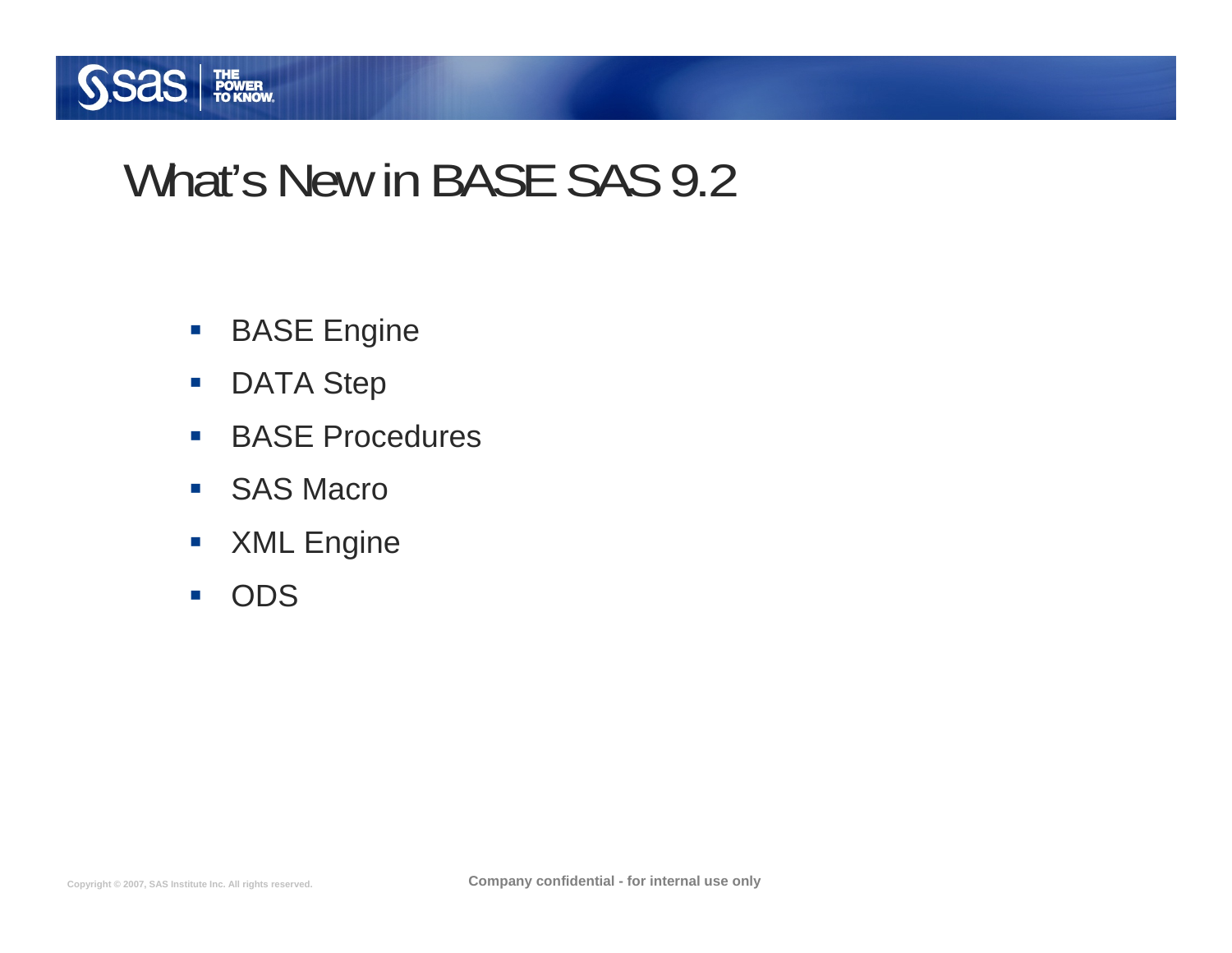

### Base Engine

- **Index rebuilds** 
	- DLDMGACTION=NOINDEX
	- Continue on failure
- **Single Signon (AUTHDOMAIN)**
- **Enhanced Encryption**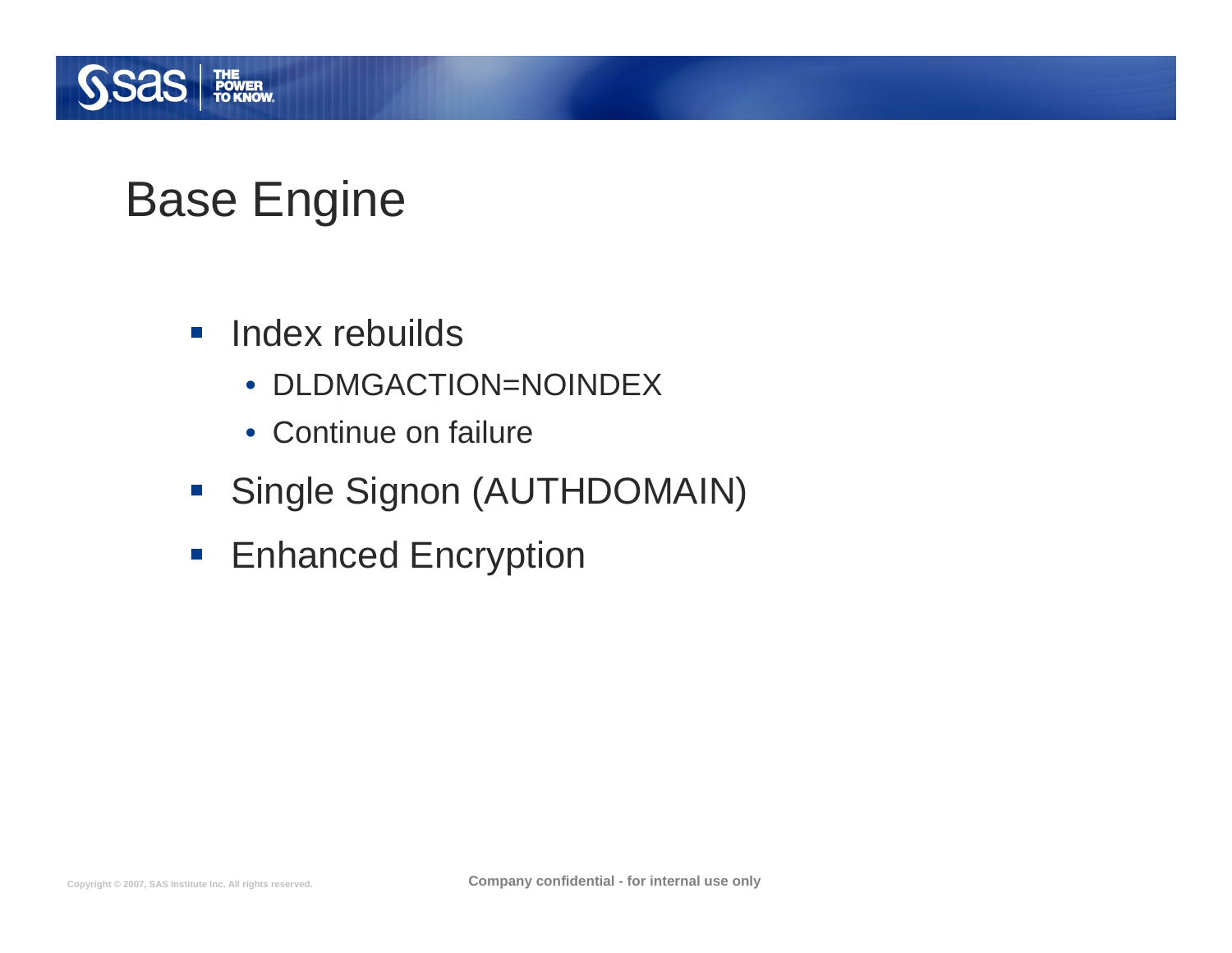

### DATA Step

- Hash Object
	- Support for duplicate key values
	- Find() frequency statistic
- Data set name lists
	- SET DATA1-DATA10;
	- $\bullet$  SET SALES.JAN:;
- Proc FCMP
- **Java Object goes production**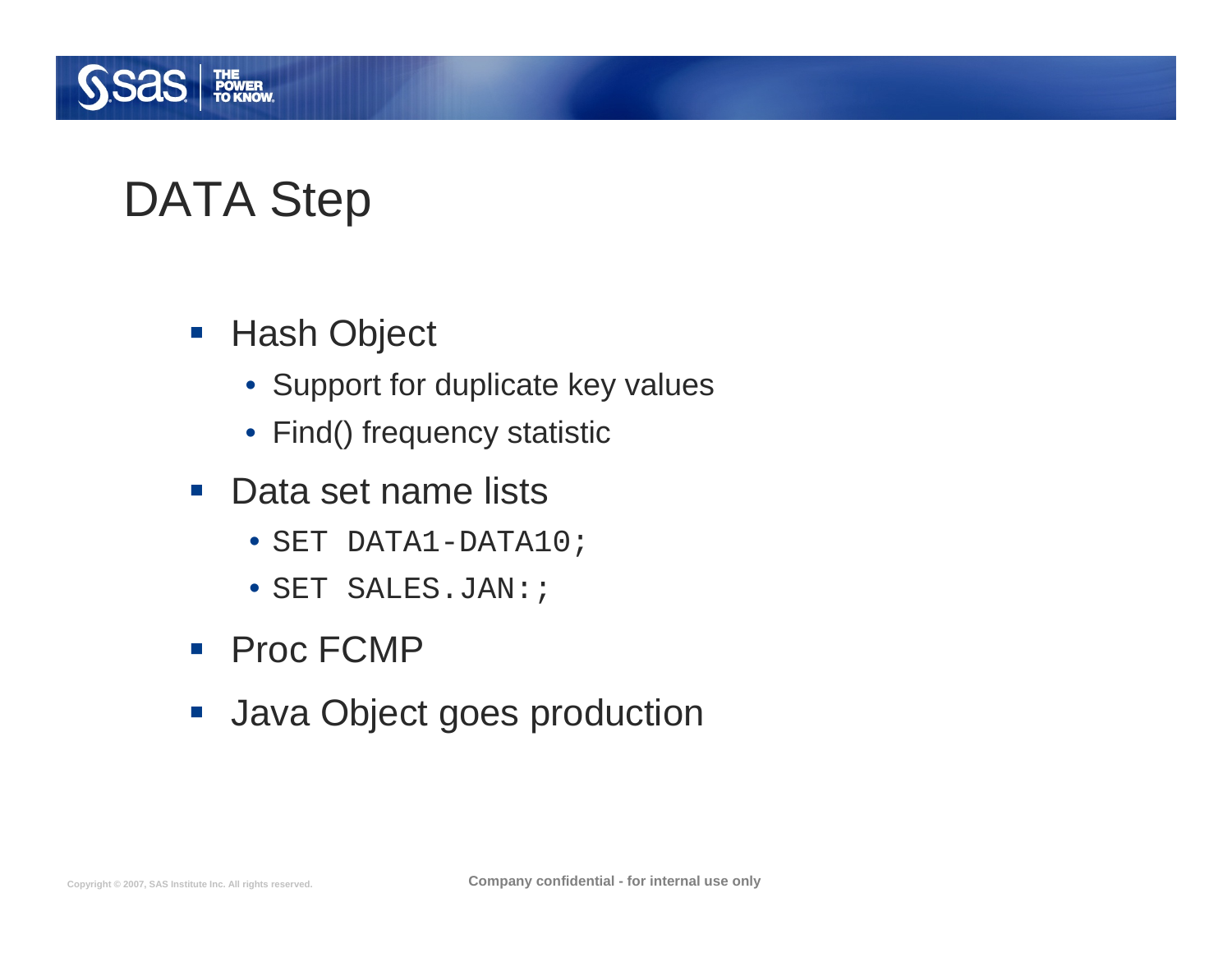

### User Defined Functions

```
options cmplib = work.funcs;
proc fcmp outlib=work.funcs.math;
 function test(x $) $ 16;
 if x = 'yes' then
   return('This is Great :)');
   elsereturn('Not so Great ):');
  endsub;
Run;
```

```
data _null_;
```
Answer=test('yes');

put answer=;

**run;**

Answer=This is Great :)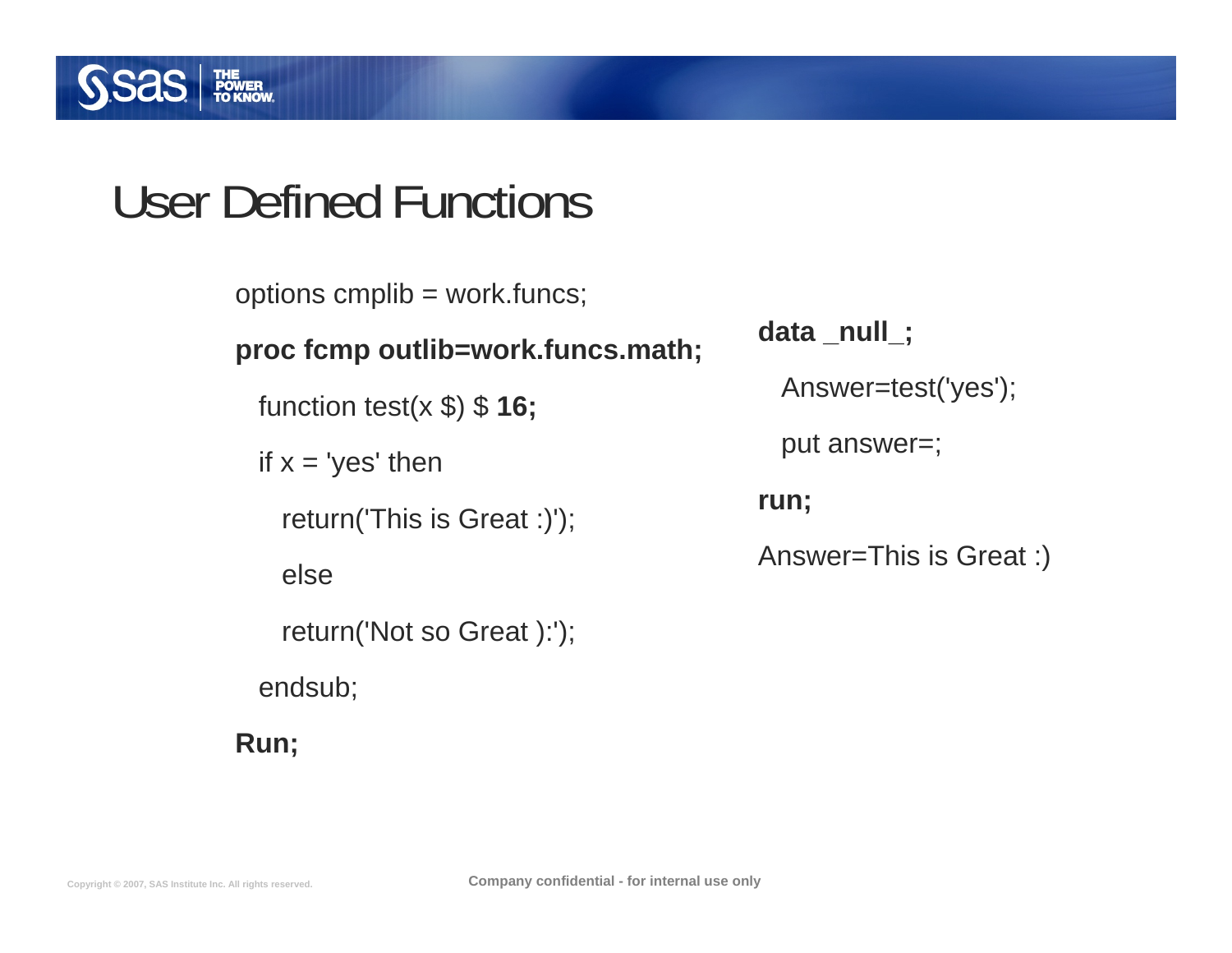

### Data Set List

**data out;**

**set a1 a2 a3 a4 a5 a6 a7 a8 a9 a10**

**a11 a12 a13 a14 a15 a16 a17 a18**

**a19 a20 a21 a22 a23 a24 a25 a26**

**a27 a28 a29 a30 a31 a32 a33 a34**

**a35 a36 a37 a38 a39 a40 a41 a42**

**a43 a44 a45 a46 a47 a48 a49 a50;**

**run;**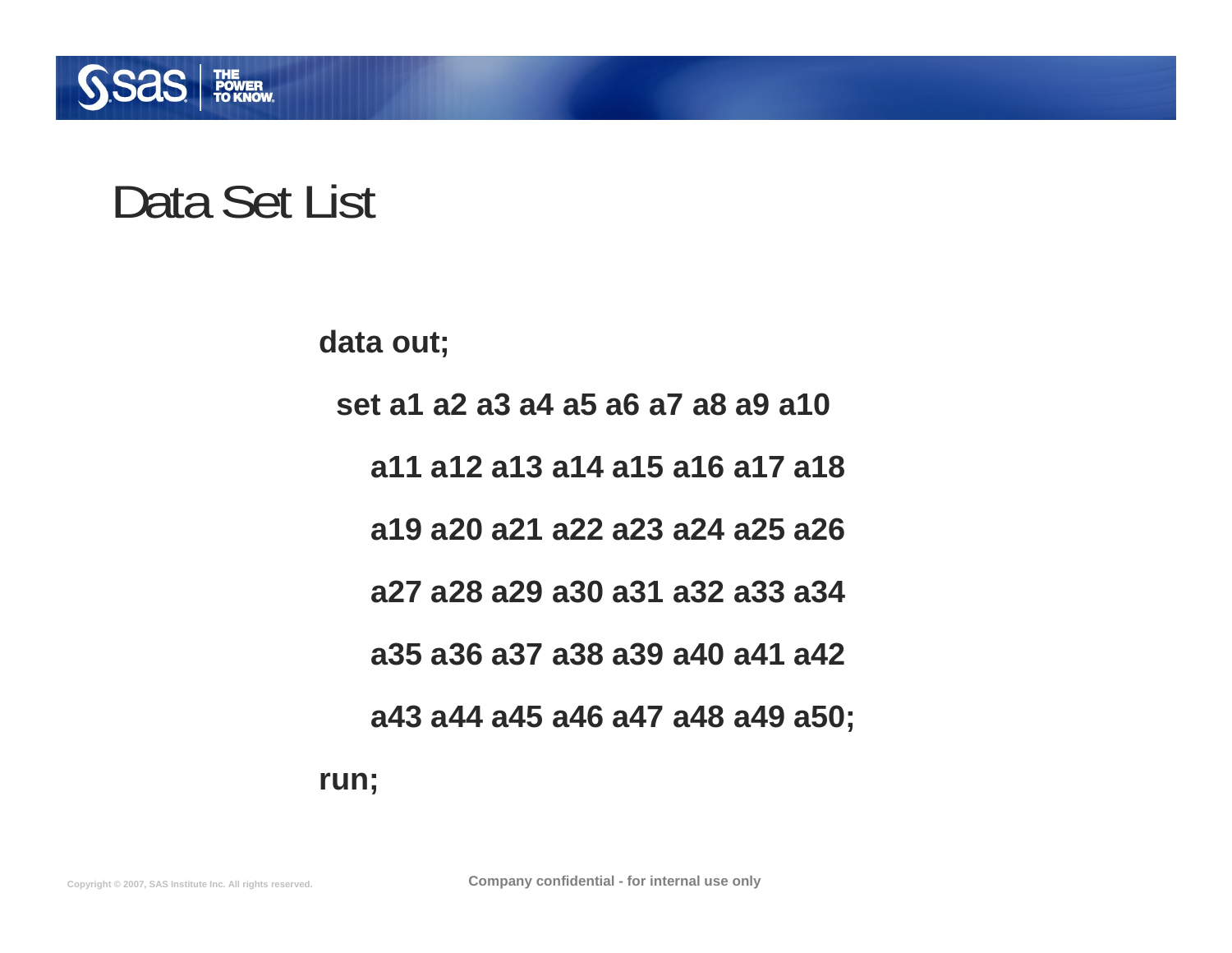

### Data Set Lists

**data out;**

**set a1-a50;**

**run;**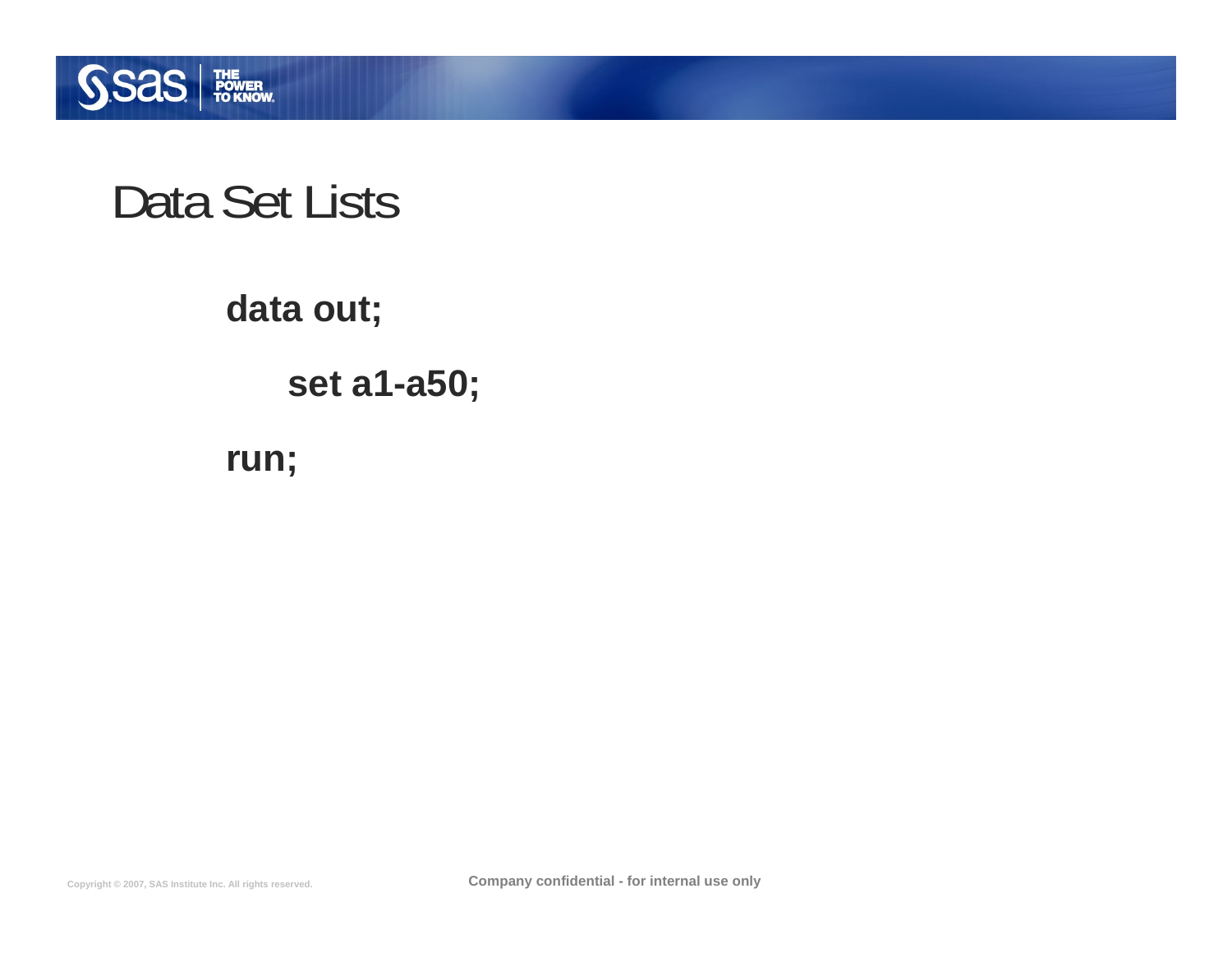

### DATA Step JavaObj

- $\mathcal{L}_{\mathcal{A}}$ "Compute" methods written in Java
- $\mathcal{L}_{\mathcal{A}}$ Call from DATA Step with JavaObj
- $\mathcal{L}_{\mathcal{A}}$ Uses dot syntax
- $\overline{\mathcal{L}}$ Production in SAS 9.2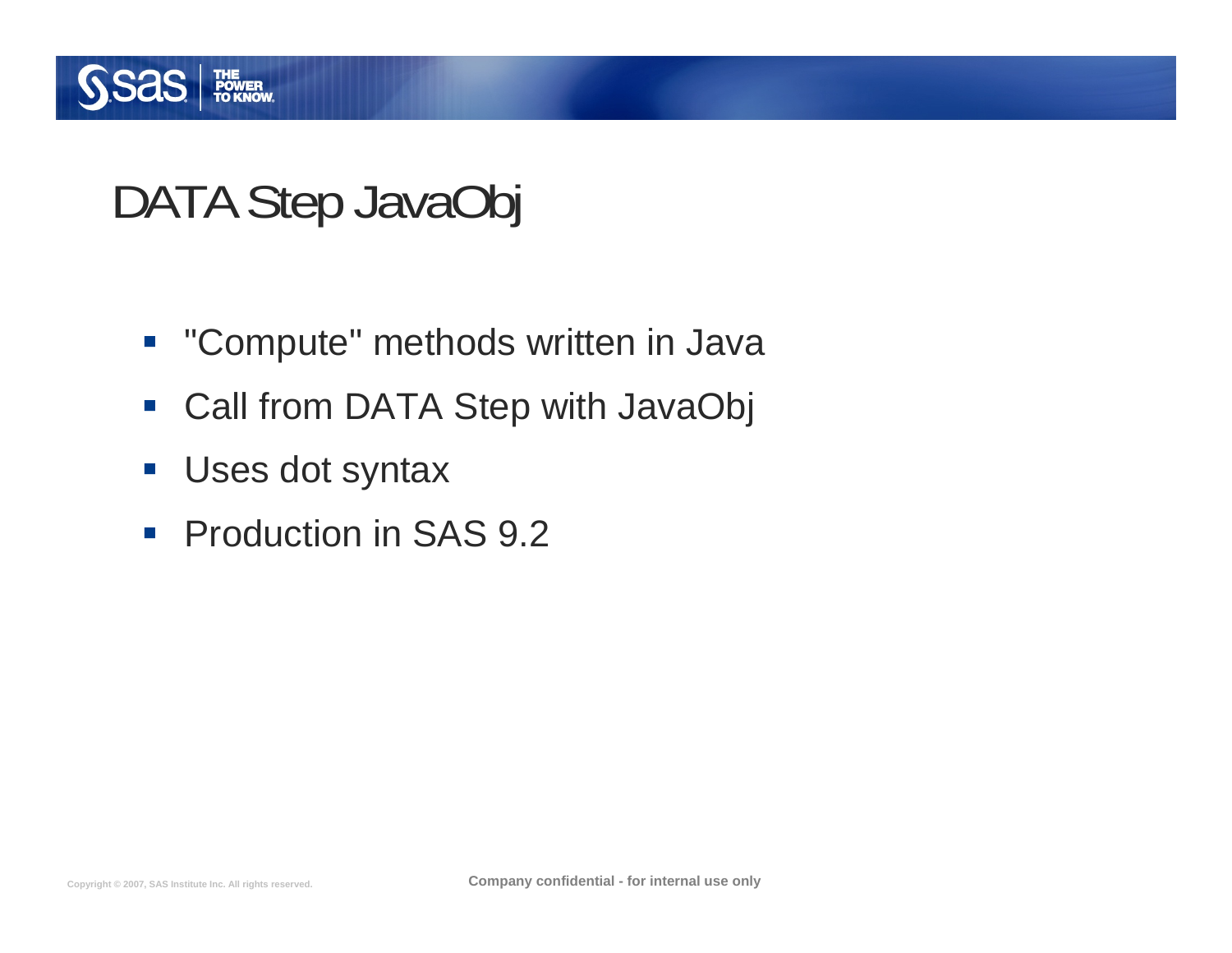

### DATA Step Functions

- $\overline{\mathbb{R}^n}$ GEODIST
- **EXTREMITY/ZIPCITYDISTANCE**
- $\mathbb{R}^3$ DICTIONARY.FUNCTIONS
- $\mathcal{L}_{\mathcal{A}}$ **CMISS**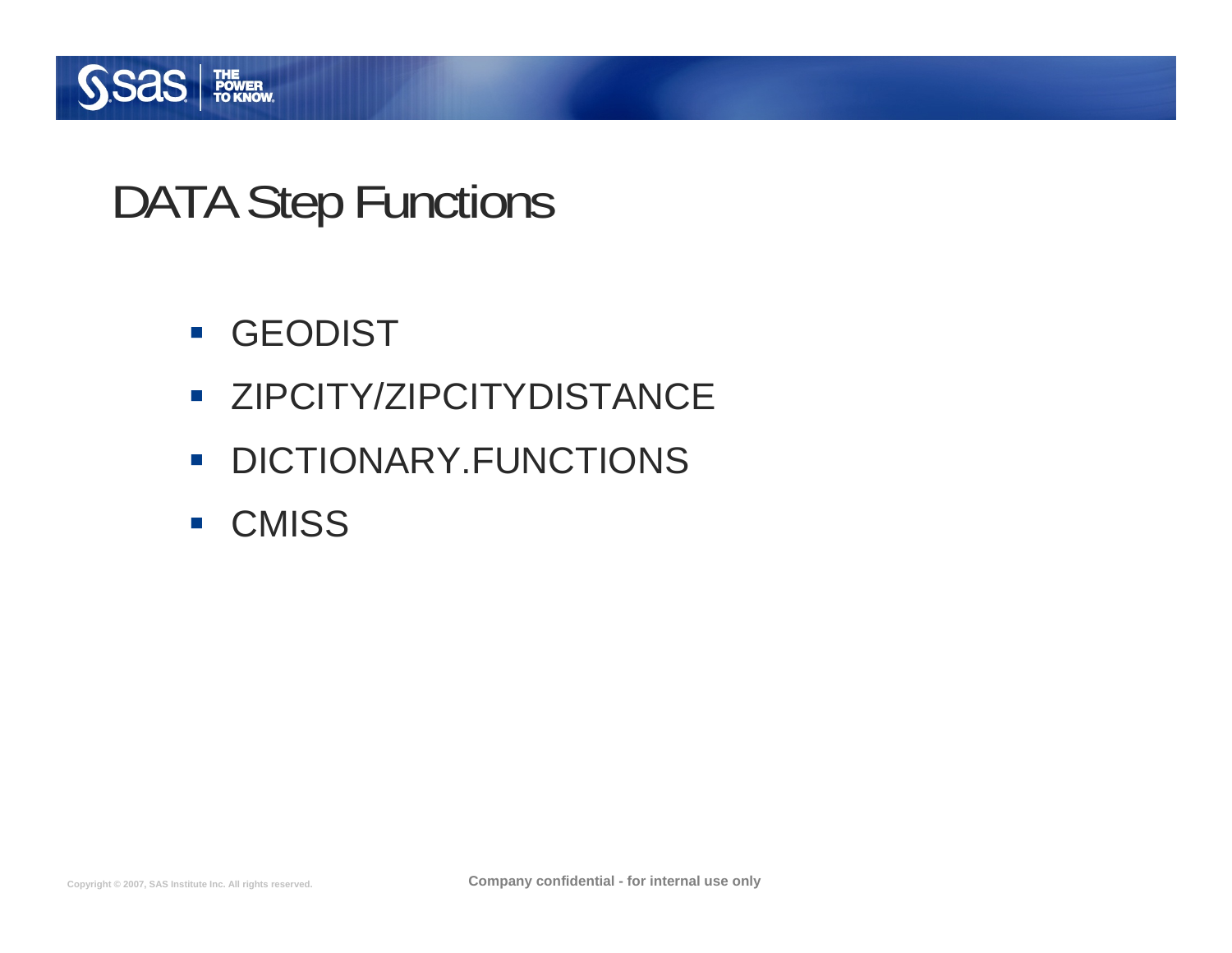

### DATA Step Functions: GEODIST

**GEODIST**(*latitude-1*, *longitude-1*, *latitude-2*, *longitude-2* <,*options*>)

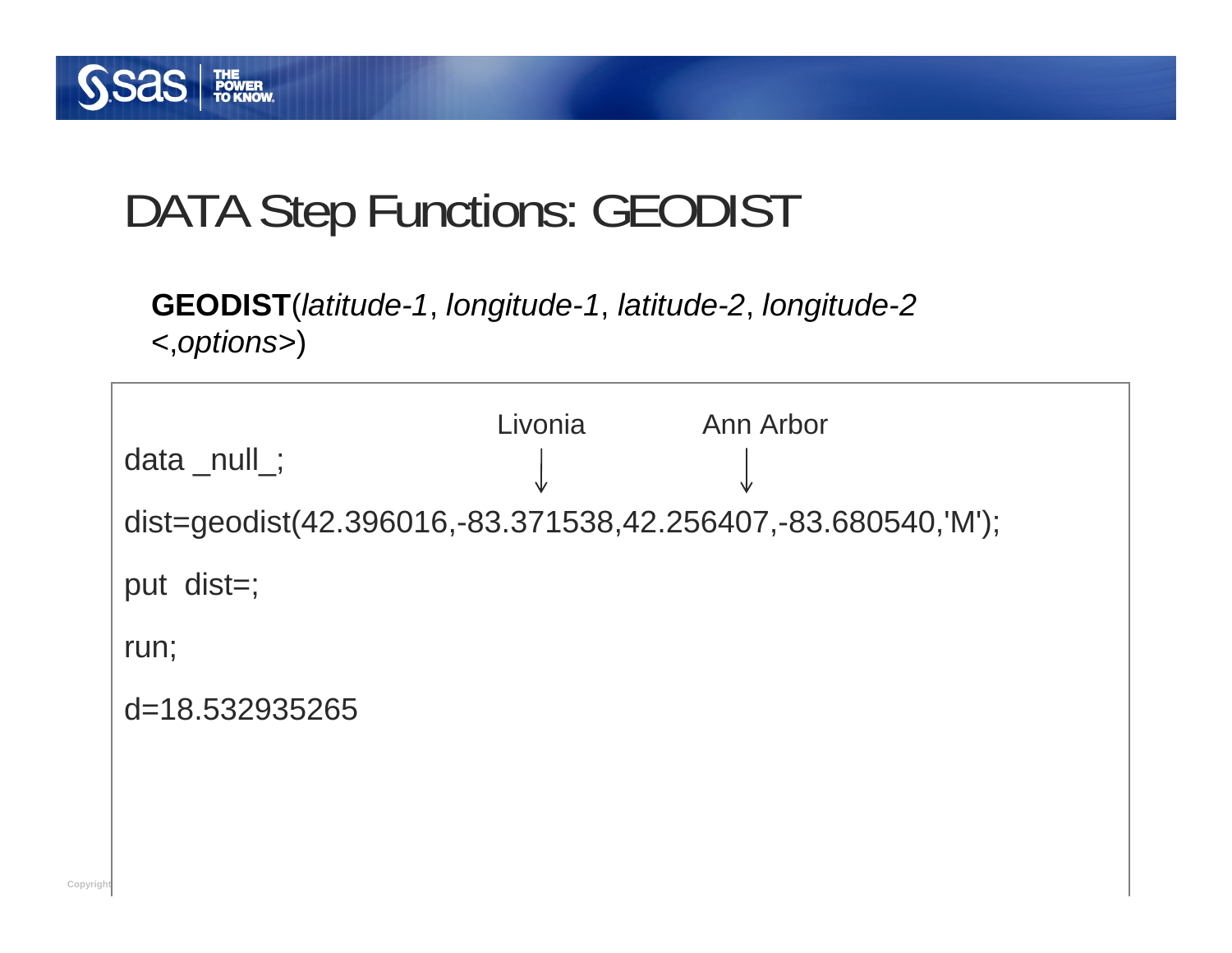

### DATA Step Functions : ZIPCITY/ZIPDISTANCE

```
data _null_; 
     city = zipcity('27513');dist = zipdistance('27513','27514');
     put city= dist=;
run;
city=Cary, NC dist=16.2 
                                            sashelp.zipcode
                                              has lat/long
```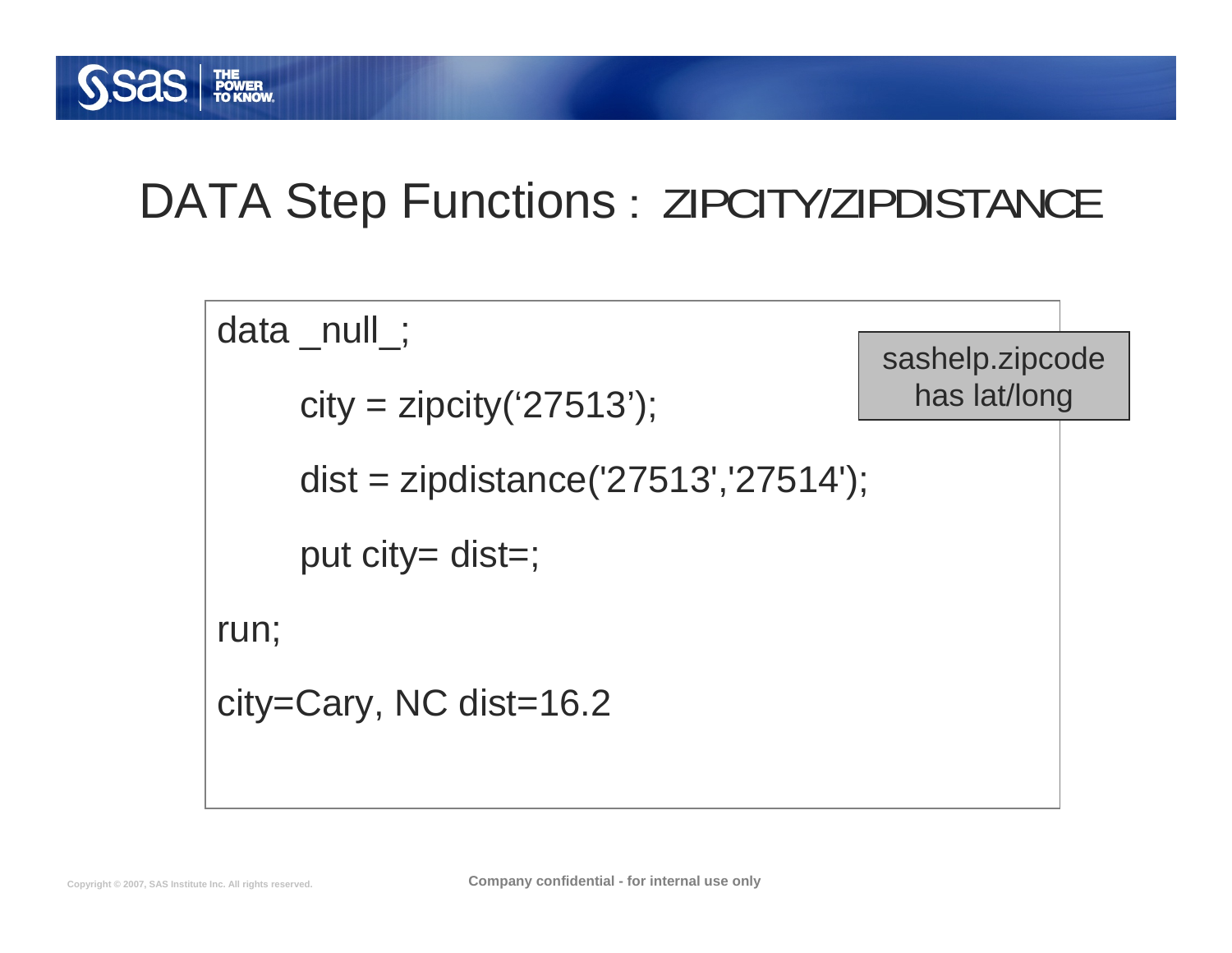

## DICTIONARY.FUNCTIONS

proc sql;

create view listfuncs

as select \* from dictionary.functions;

quit;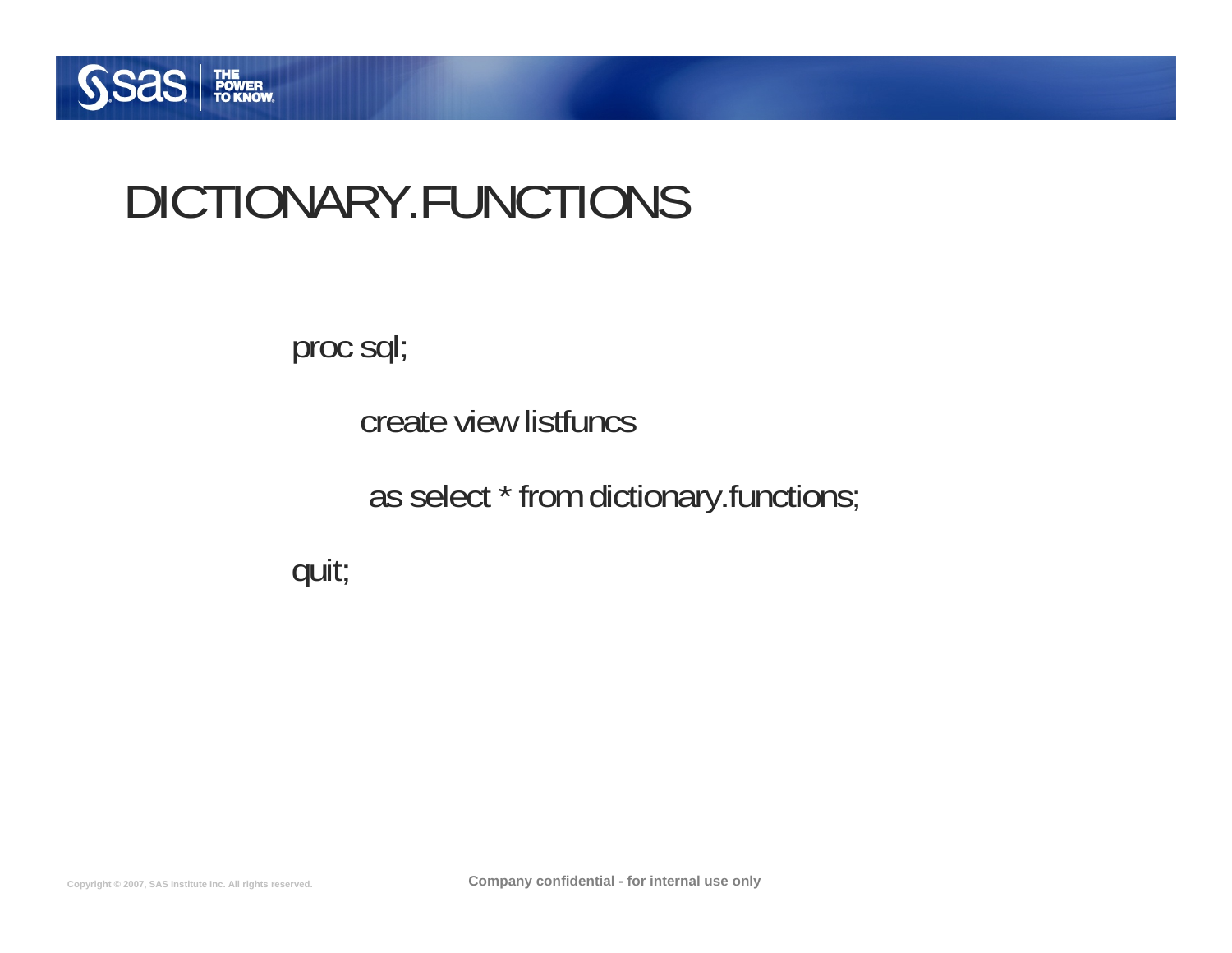

### DATA Step Formats/Informats

BASE64 format/informat

- $\mathcal{L}_{\text{max}}$ Can read Base64 data with \$BASE64X informat
- $\mathcal{L}_{\mathcal{A}}$  Can produce Base64 data with \$BASE64X format

ISO 8601 informats/formats

- Produces ISO 8601 date/time/datetime data
- $\mathcal{L}_{\mathcal{A}}$ Ensures input data are compliant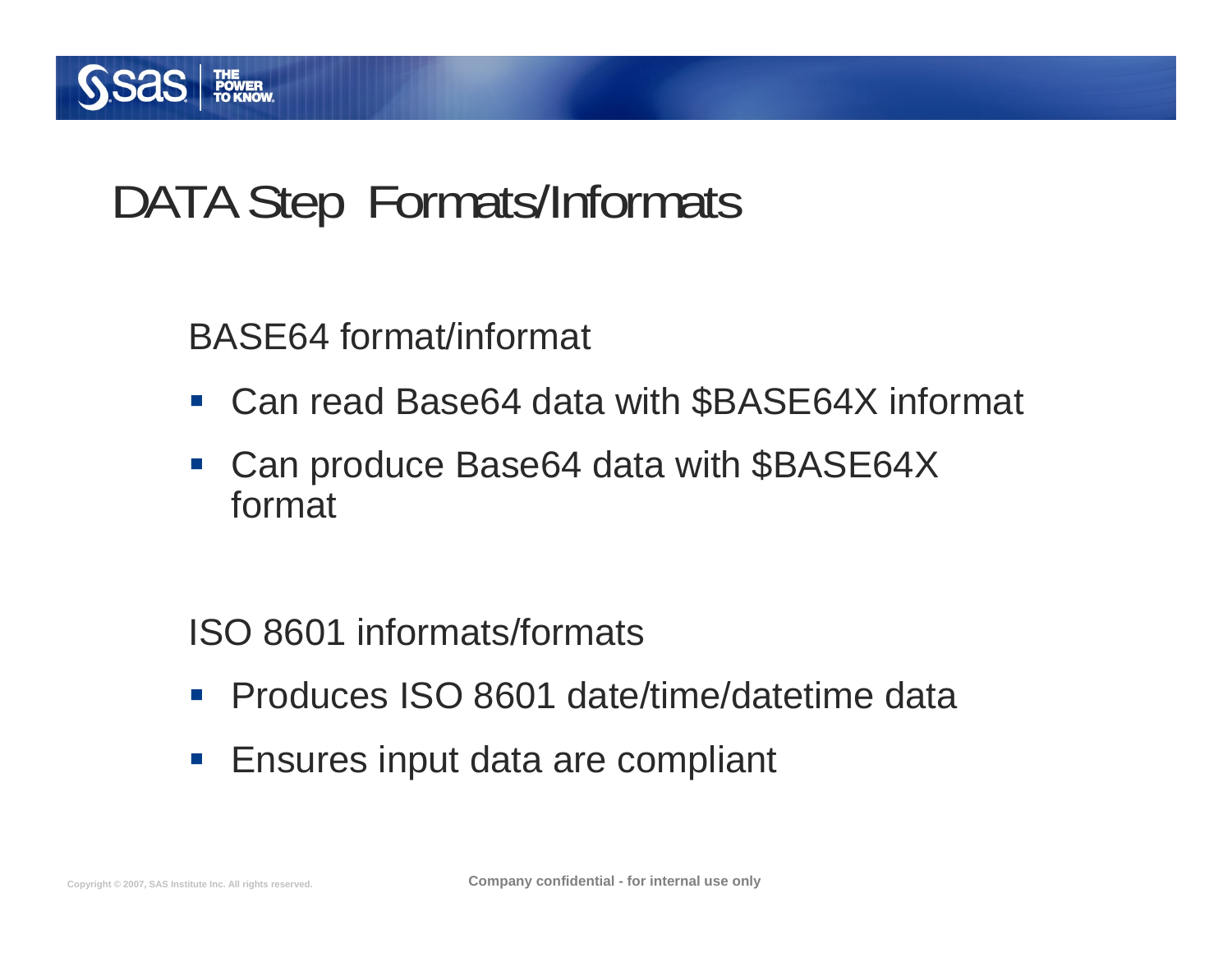

### BASE Procedures

- Proc SORT
	- Linguistic collation (NLS/ICU) language aware ordering
	- PRESORTED option
	- SORTSEQ=<encoding>
- Proc MIGRATE cross platform support
- $\mathcal{L}_{\mathcal{A}}$ Proc CONTENTS ORDER
- **PROC APPEND** 
	- NOWARN when force option used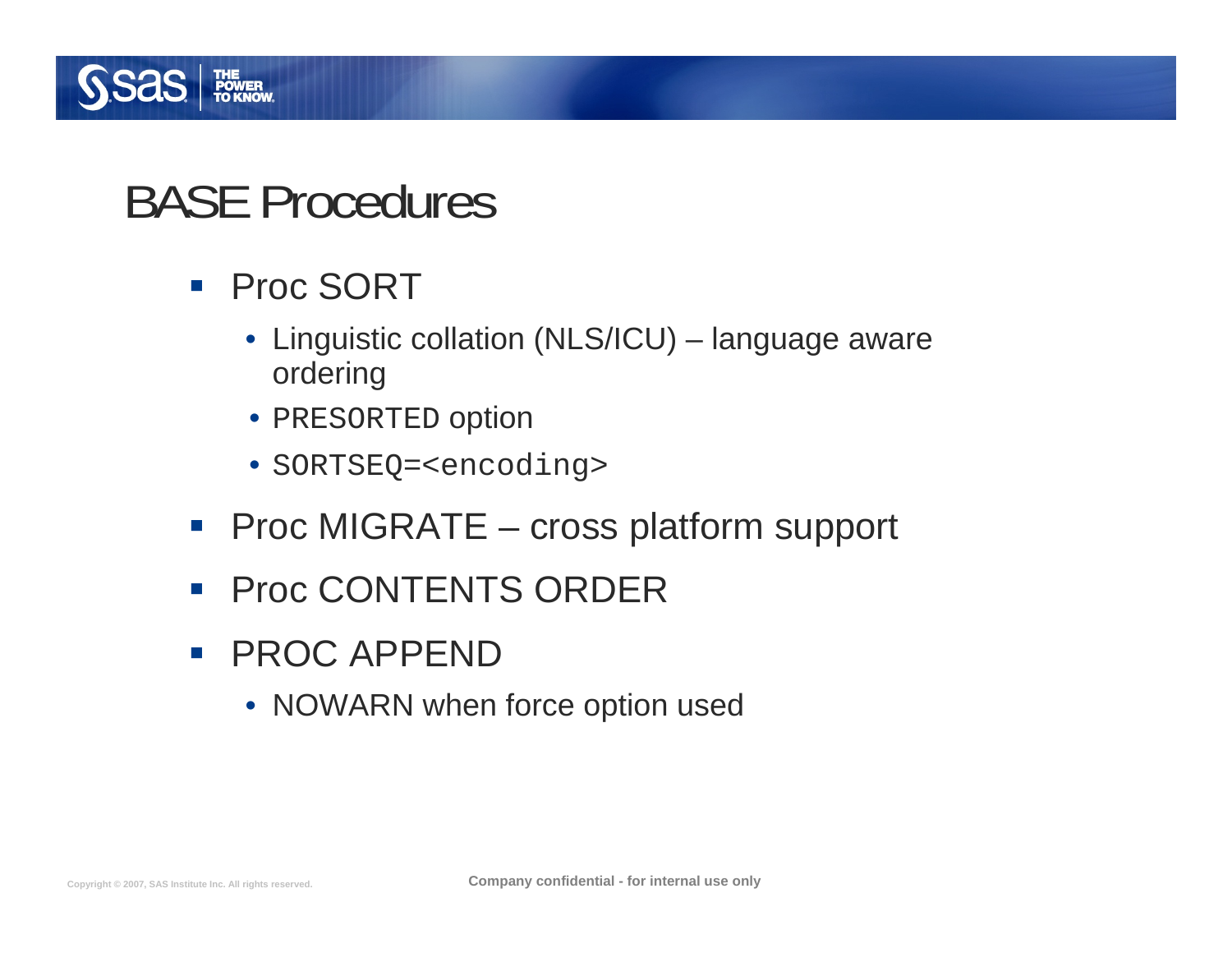

### BASE Procedures-Continued

- Proc DATASETS REBUILD
	- Rebuild indexes/integrity constraints on repaired data sets
- Proc TABULATE
	- Shortcut notation added
- Proc PRINT
	- SUMLABEL statement added
- Proc TRANSPOSE
	- multiple ID variables
	- SUFFIX=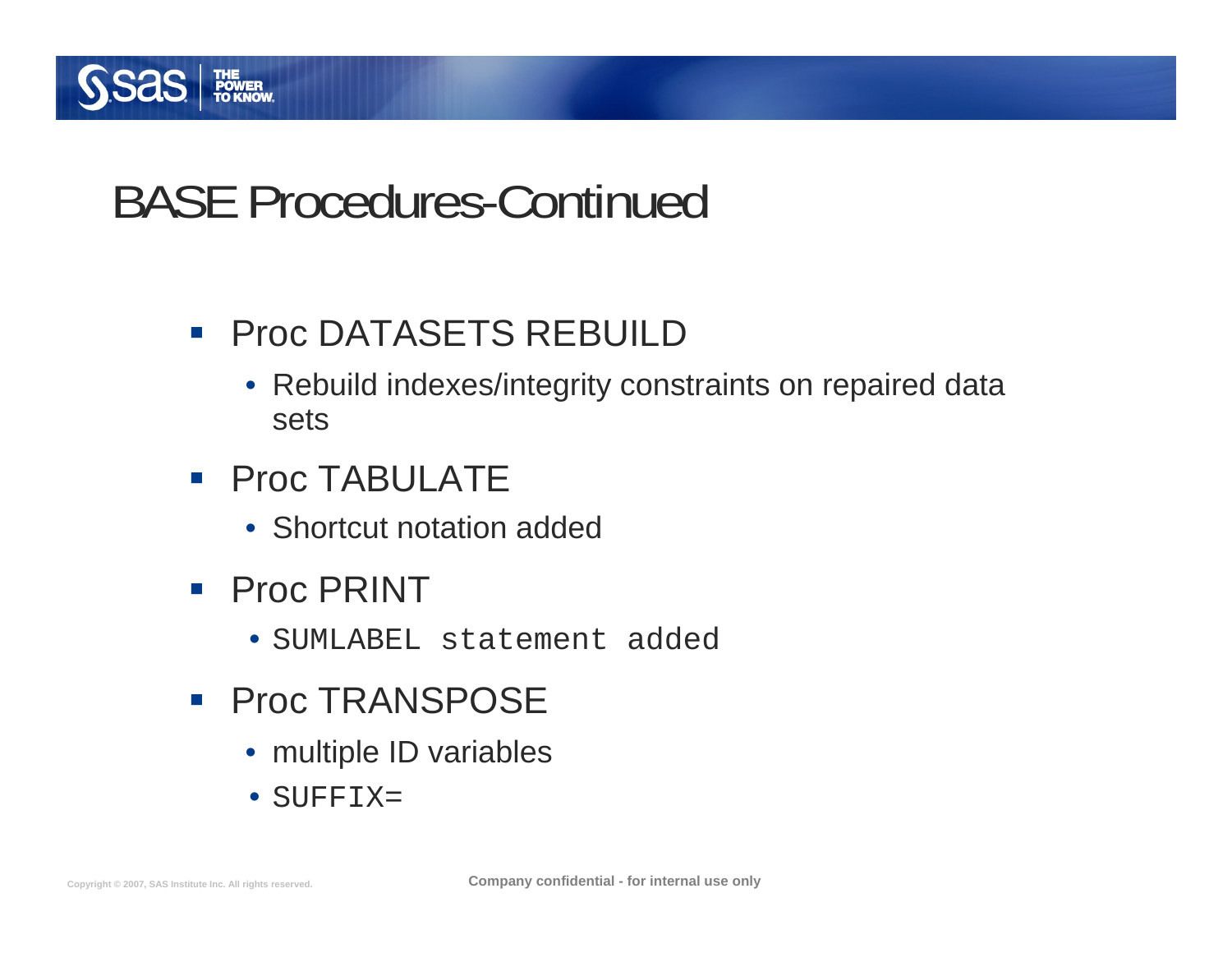

### Proc TABULATE

proc tabulate data=one;

class var1 var2 var3;

var sales amount;

table var1-var3, sales amount;

run;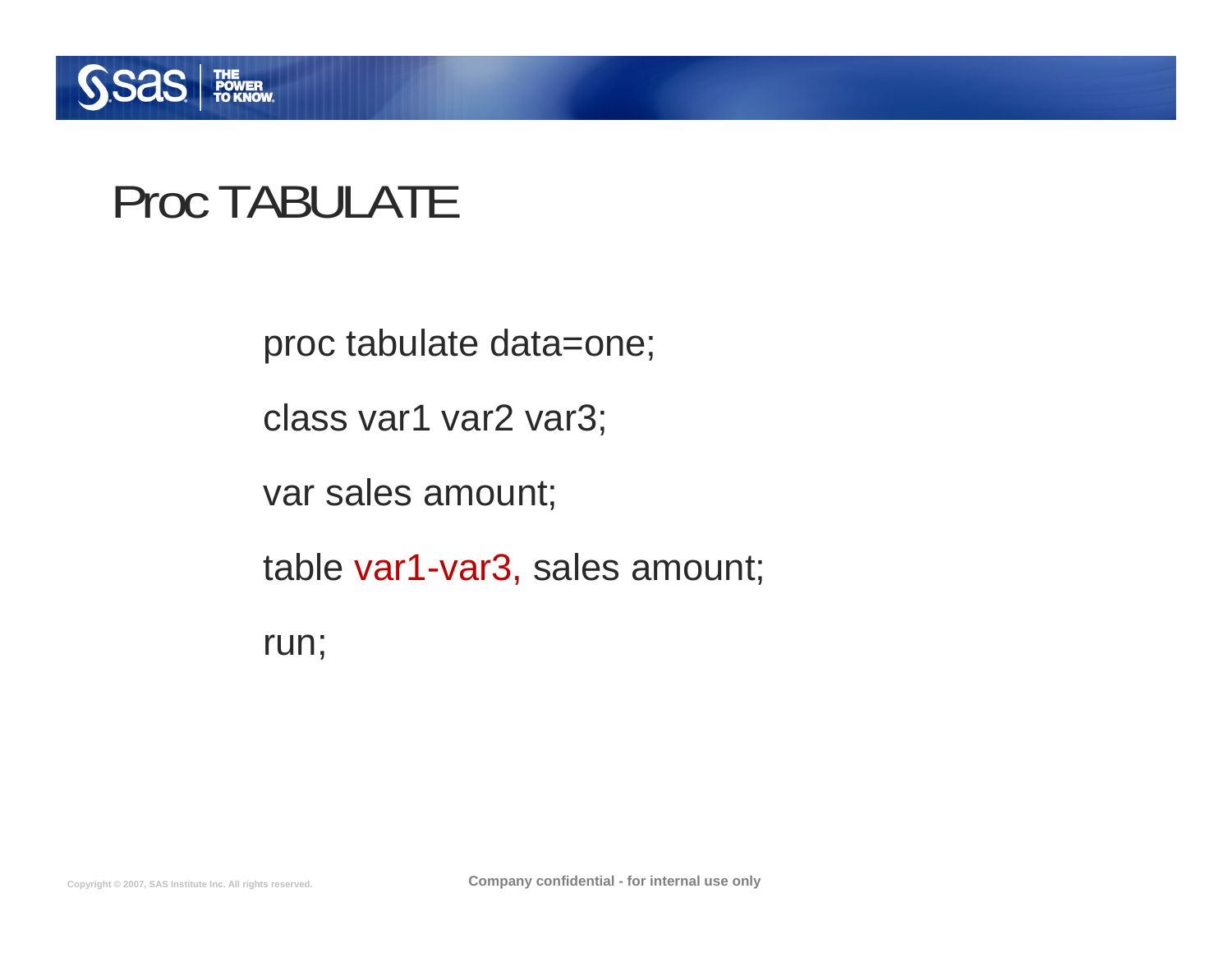

# Mode Statistic in Proc REPORT and Proc TABULATE

37945 3 7945 18932 189 3 2 46823 4682 3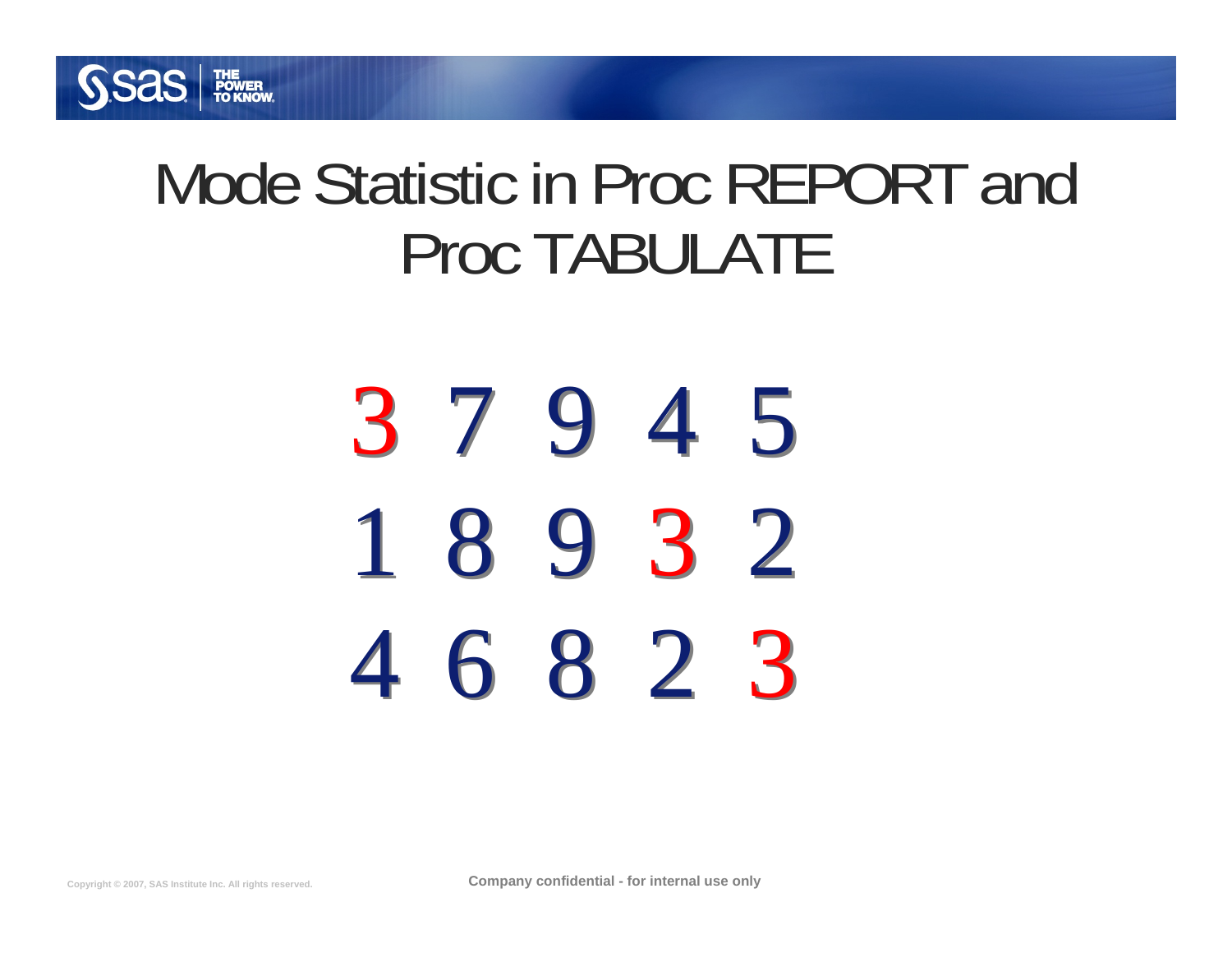

# Proc PRINT Sumlabel Option

| My Sum Label | 3 |
|--------------|---|
|              |   |
|              |   |
|              |   |

| My Sum Label | 9  |
|--------------|----|
|              | 12 |

**Copyright © 2007, SAS Institute Inc. All rights reserved. Company confidential - for internal use only**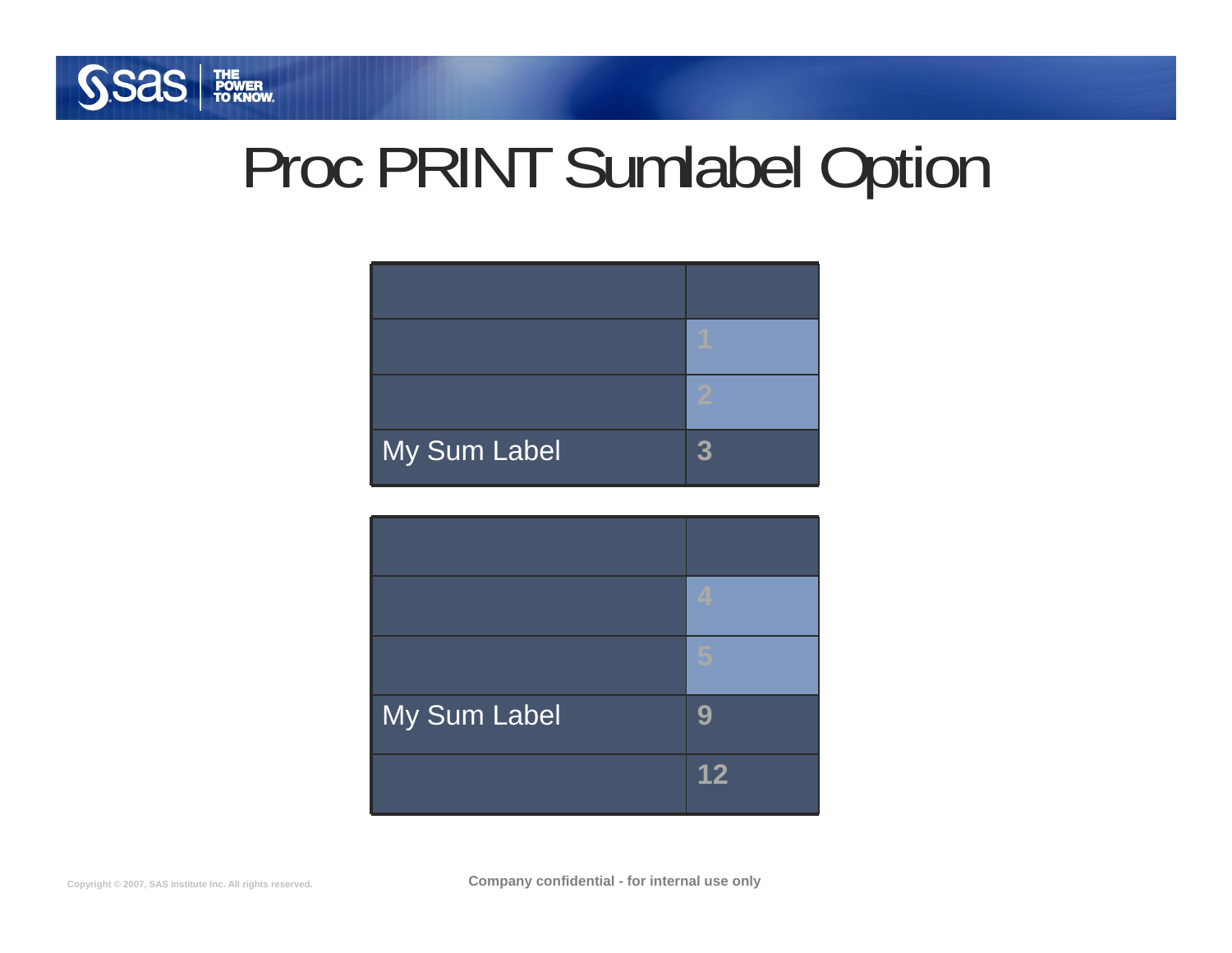

### Proc JAVAINFO

| <b>图 SAS</b>                                                                                                                            | $\Box$<br>$\mathbf{X}$ |  |  |  |  |  |
|-----------------------------------------------------------------------------------------------------------------------------------------|------------------------|--|--|--|--|--|
| Edit View Tools Run Solutions Window Help<br>File                                                                                       |                        |  |  |  |  |  |
| D 2 B B Q X ™ 8 8 D © X X ⊙ ♥<br>$\vert$<br>$\checkmark$                                                                                |                        |  |  |  |  |  |
|                                                                                                                                         |                        |  |  |  |  |  |
| Log - (Untitled)                                                                                                                        |                        |  |  |  |  |  |
| $java.version = 1.4.209$                                                                                                                |                        |  |  |  |  |  |
| $i$ ava.vm.version = $1.4.2$ 09-b05<br>$i$ ava.home = C:\PROGRA~1\SAS\SHARED~1\JRE\1499C1~1.2 0                                         |                        |  |  |  |  |  |
| java.class.path = C:\Program Files\SAS\SAS_9.1\core\sasmisc\sas.launcher.jar_                                                           |                        |  |  |  |  |  |
| java.ext.dirs = C:\PROGRA~1\SAS\SHARED~1\JRE\1499C1~1.2 0\lib\ext                                                                       |                        |  |  |  |  |  |
| java.security.policy = $C:\Per{ and Files\$ SAS\SAS 9.1\core\sasmisc\sas.policy<br>$i$ avaplugin.version = $\langle$ no value $\rangle$ |                        |  |  |  |  |  |
| $sas.$ $ire = private$                                                                                                                  |                        |  |  |  |  |  |
| PFS TEMPLATE = C:\Program Files\SAS\SAS 9.1\core\sasmisc\grpfstpt.xml<br>java.vendor = Sun Microsystems Inc.                            |                        |  |  |  |  |  |
| $java.event url = http://java.sun.com/$                                                                                                 |                        |  |  |  |  |  |
| $java.vm.specification.version = 1.0$                                                                                                   |                        |  |  |  |  |  |
| java.vm.specification.vendor = Sun Microsystems Inc.<br>java.vm.specification.name = Java Virtual Machine Specification                 |                        |  |  |  |  |  |
| $java.vm.vendor = Sun$ Microsystems $Inc.$                                                                                              |                        |  |  |  |  |  |
| java.vm.name = Java HotSpot(TM) Client VM                                                                                               |                        |  |  |  |  |  |
| $java.specification.version = 1.4$<br>java.specification.vendor = Sun Microsystems Inc.                                                 |                        |  |  |  |  |  |
| java.specification.name = Java Platform API Specification                                                                               |                        |  |  |  |  |  |
| $java.class.version = 48.0$                                                                                                             |                        |  |  |  |  |  |
| os.name = Windows NT (unknown)<br>$os.$ arch = $\times 86$                                                                              |                        |  |  |  |  |  |
| $os.version = 6.0$                                                                                                                      |                        |  |  |  |  |  |
| file.separator = $\langle$                                                                                                              |                        |  |  |  |  |  |
| $path.\nseparation =$<br>$line.$ separator =                                                                                            |                        |  |  |  |  |  |
| $user.name = Chevel1$                                                                                                                   |                        |  |  |  |  |  |
| user.home = $C:\Users\Cheve11$                                                                                                          |                        |  |  |  |  |  |
| user.dir = $C:\lvert U \rvert$ .<br>NOTE: PROCEDURE JAVAINFO used (Total process time):                                                 |                        |  |  |  |  |  |
| $\blacktriangleleft$<br>m.                                                                                                              | ÷.                     |  |  |  |  |  |
|                                                                                                                                         |                        |  |  |  |  |  |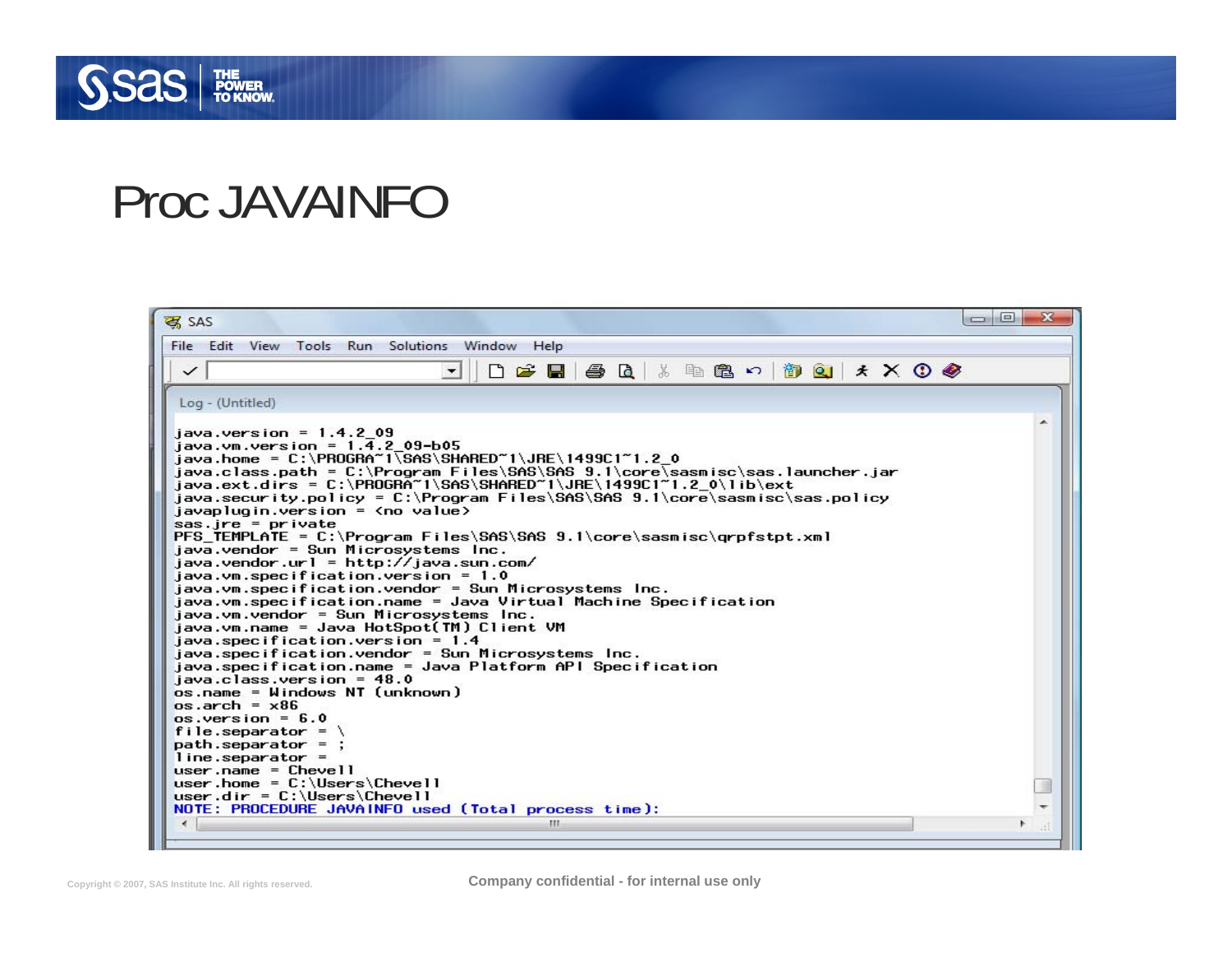

### SAS Macro Language

### Automatic Macro Variables:

- &SYSENCODING
- &SYSERRORTEXT
- &SYSHOSTNAME
- &SYSTCPIPHOSTNAME
- &SYSWARNINGTEXT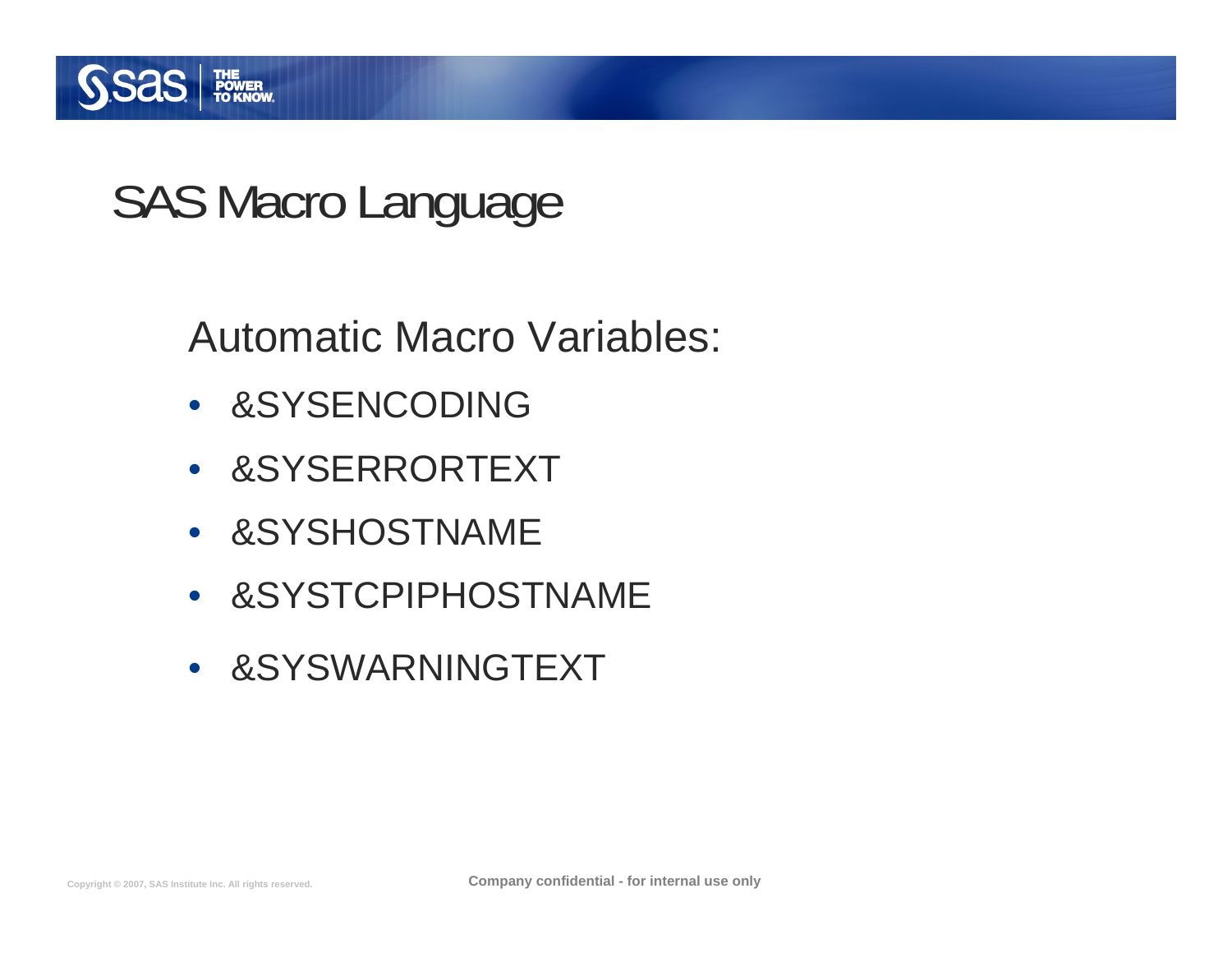

### Macro Options: Secure

#### %MACRO XYZ/SECURE STORE;

- •Encrypts the compiled source
- MPRINT/MLOGIC do not expose the source
- Allows for intellectual property protection
- Introduced in 9.1.3SP3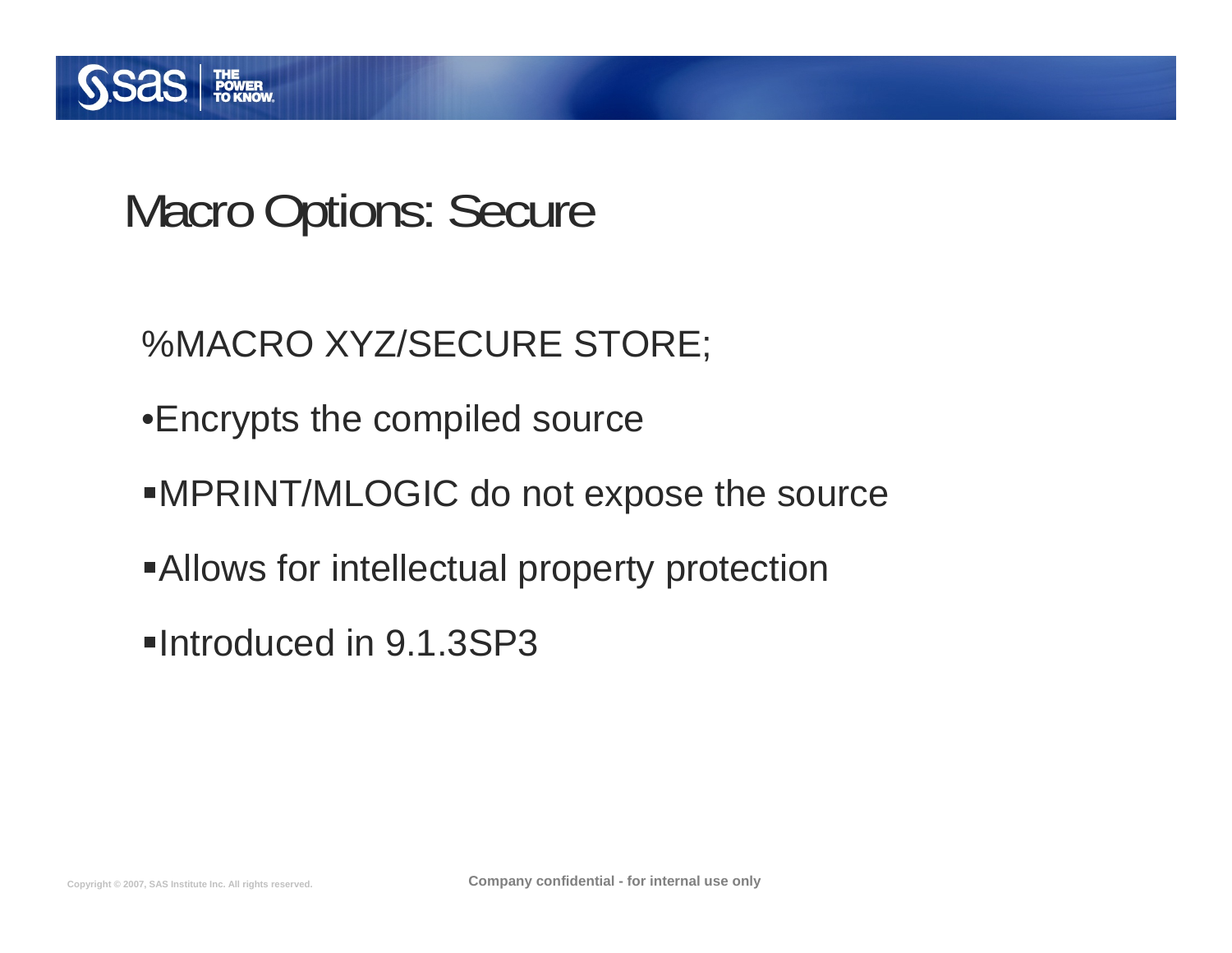

#### Checkpoint/Restart

- $\mathcal{L}_{\mathcal{A}}$  SAS records information about DATA and PROC steps in a checkpoint library
- $\mathcal{L}_{\mathcal{A}}$ Global statements and macros are re-executed
- П Program execution resumes with the step that did not complete when the failure occurred

#### SAS Code Analyzer

- $\mathcal{L}_{\mathcal{A}}$ Generates metadata about SAS job
- П Captures information about the job step, I/O information such as file dependencies and macros
- $\mathcal{L}_{\mathcal{A}}$ Automatic Grid Enabled Job Creation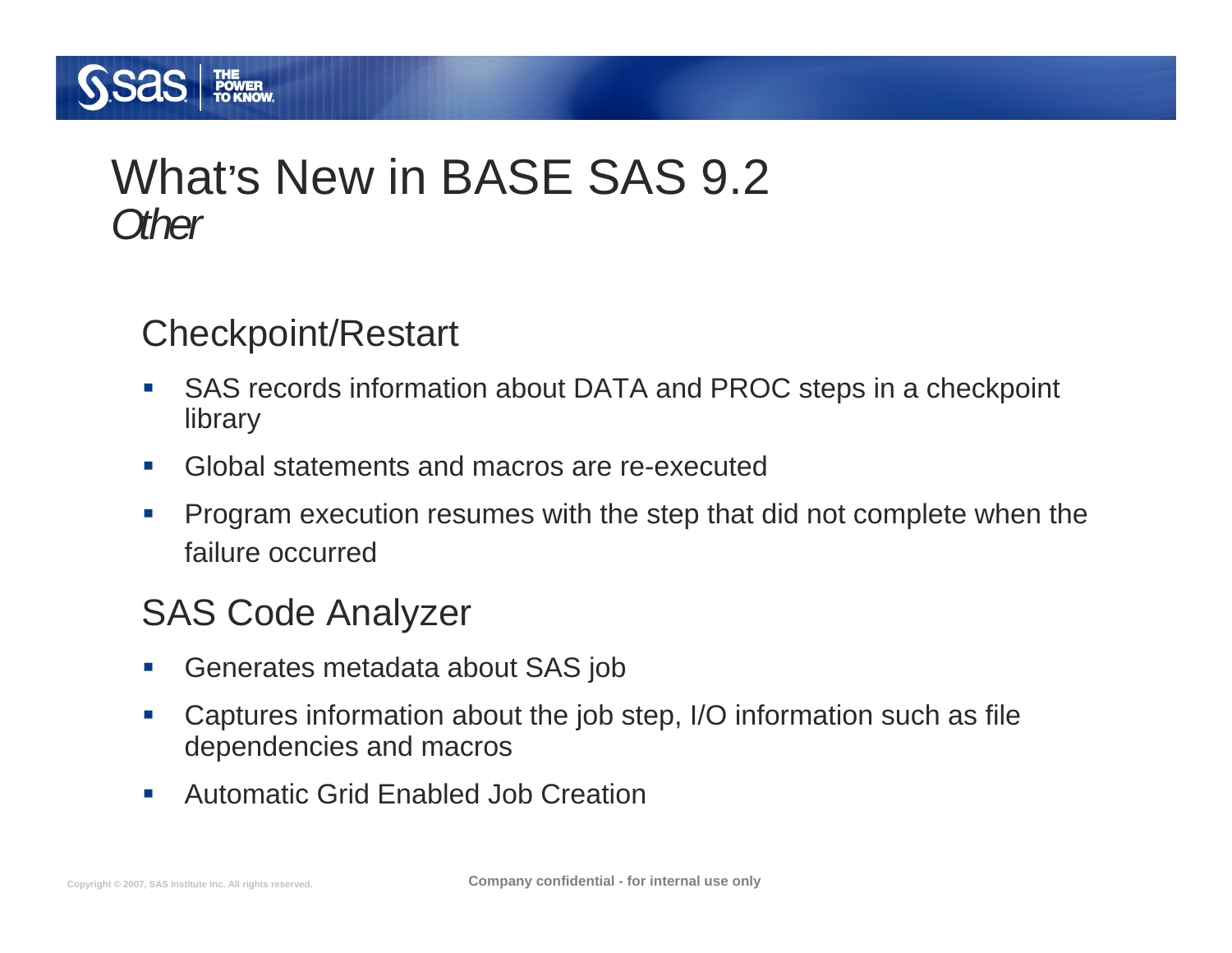

### SAS Code Analyzer

proc scaproc; record 'record.txt'; run; data a; do  $i = 1$  to 100000;  $j = cos(i);$ output; end; run; proc means data=a; run; proc scaproc;

write; run;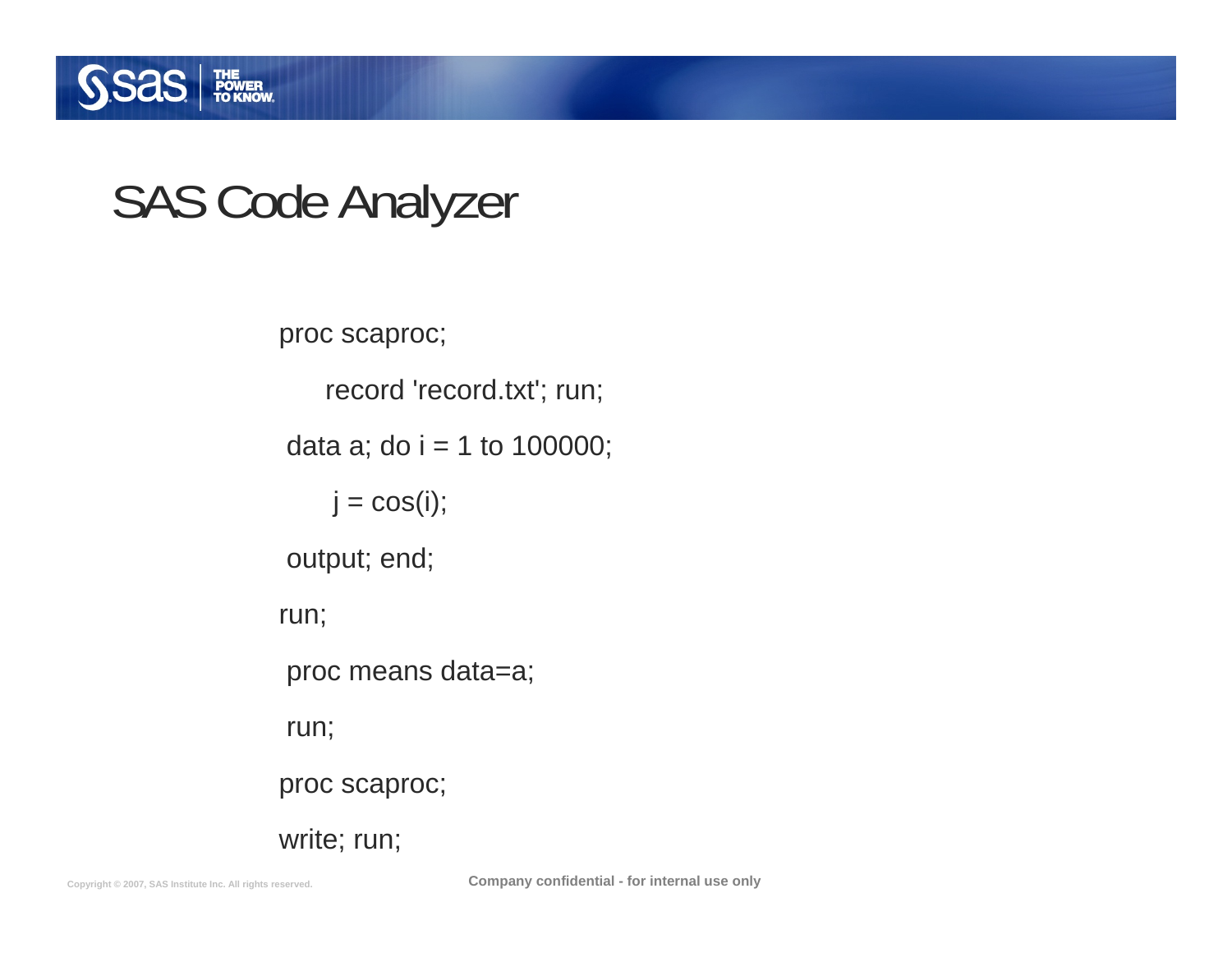

### SAS XML Libname Engine (SXLE)

- Wildcards can be used to read all XML files in a directory
- The new XMLTYPE=XMLMAP can write output according to a map
- **Provides the ability to invoke a Web service using** XMLTYPE=WSDL
- $\mathbb{R}^n$  Enhanced XML Mapper features such as the Automap feature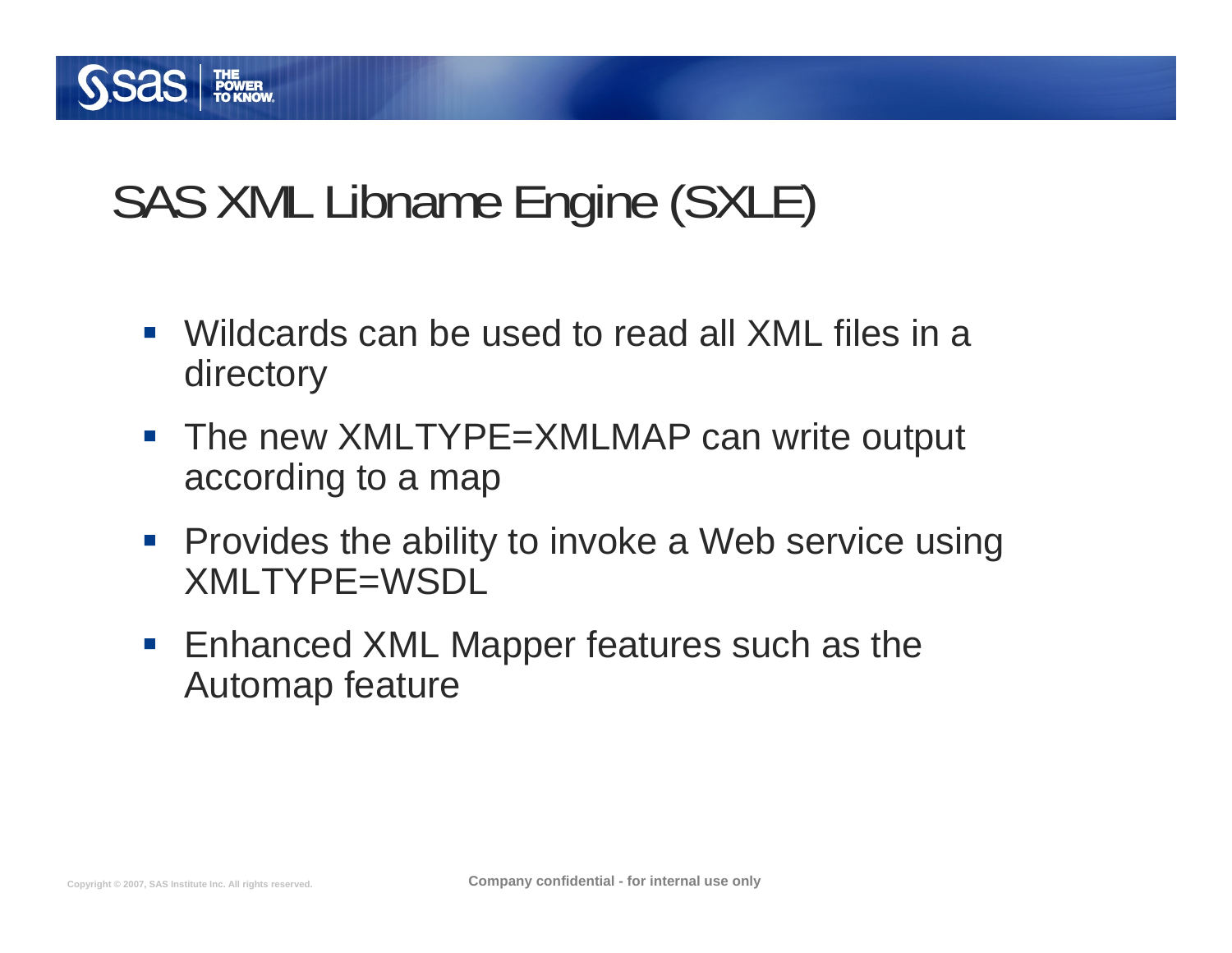

### PROC SOAP (Simple Object Access Protocol)

- $\overline{\mathbb{R}^2}$ Invokes a Web service through Java Native Interface
- $\mathcal{L}_{\mathcal{A}}$  Reads XML from a file which contains the **SOAPenvelope**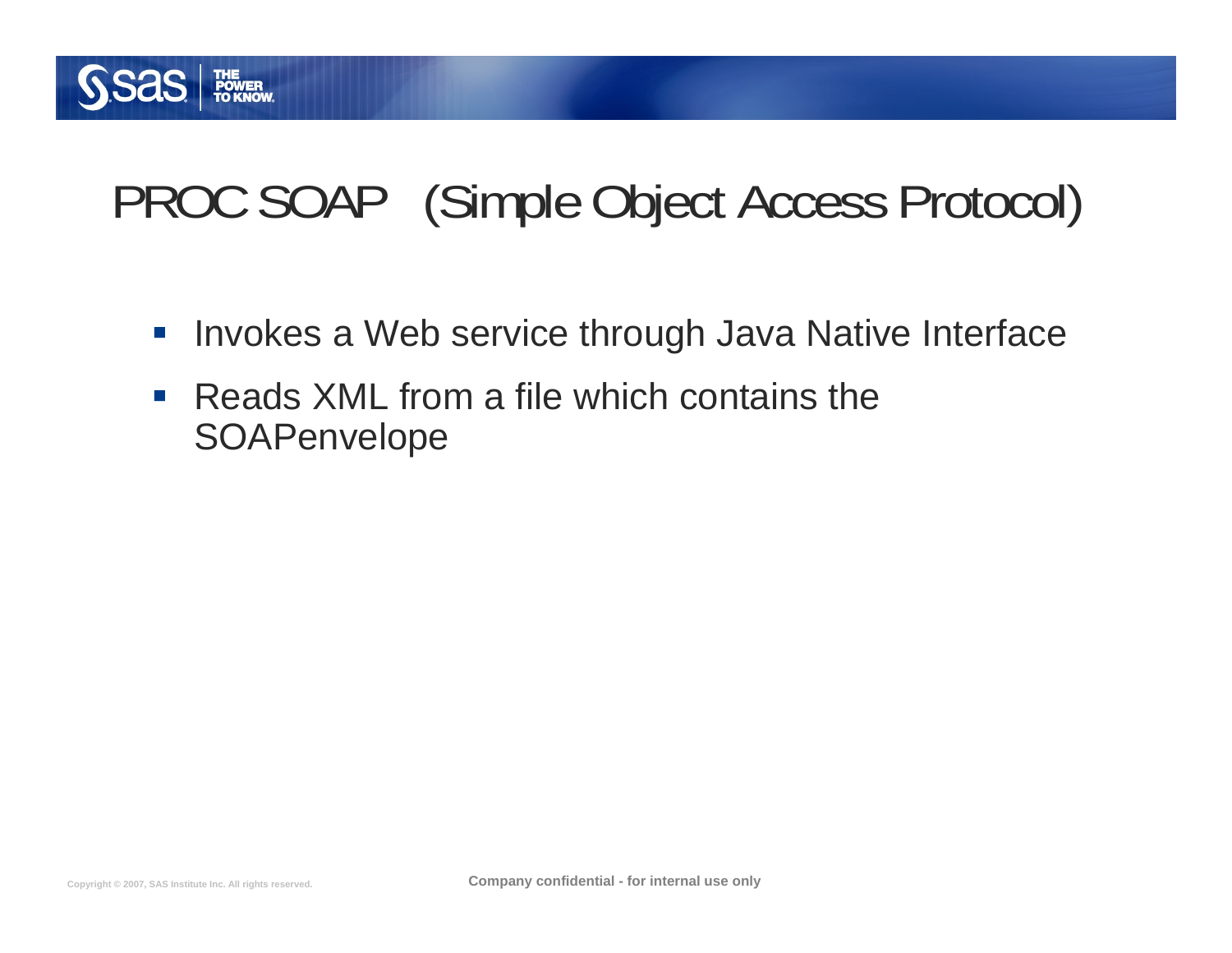

### PROC XSL

**Applies XSL file to XML Ouptut and Transforms** 

proc xsl in=<xml> xsl=<xsl> out=<output>; run;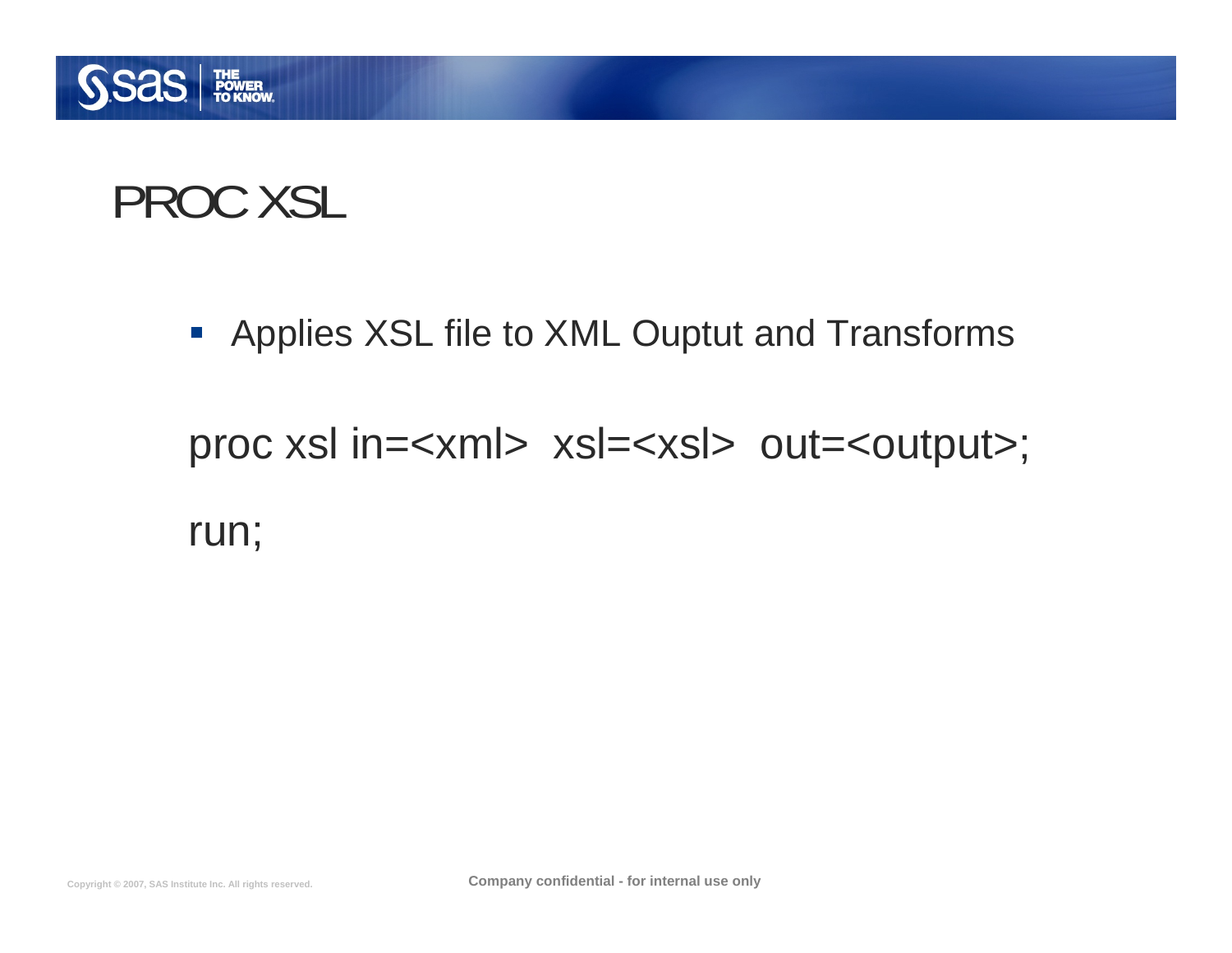

### ODS Enhancements

- **New Destinations and Features** 
	- ODS Graphics
	- Tagsets.RTF
	- ODS Packages
	- ODS Text=
	- ODS Escapechar
- **Enhanced Destinations** 
	- ODS PDF
	- ODS Document
	- ODS Output
	- PROC TEMPLATE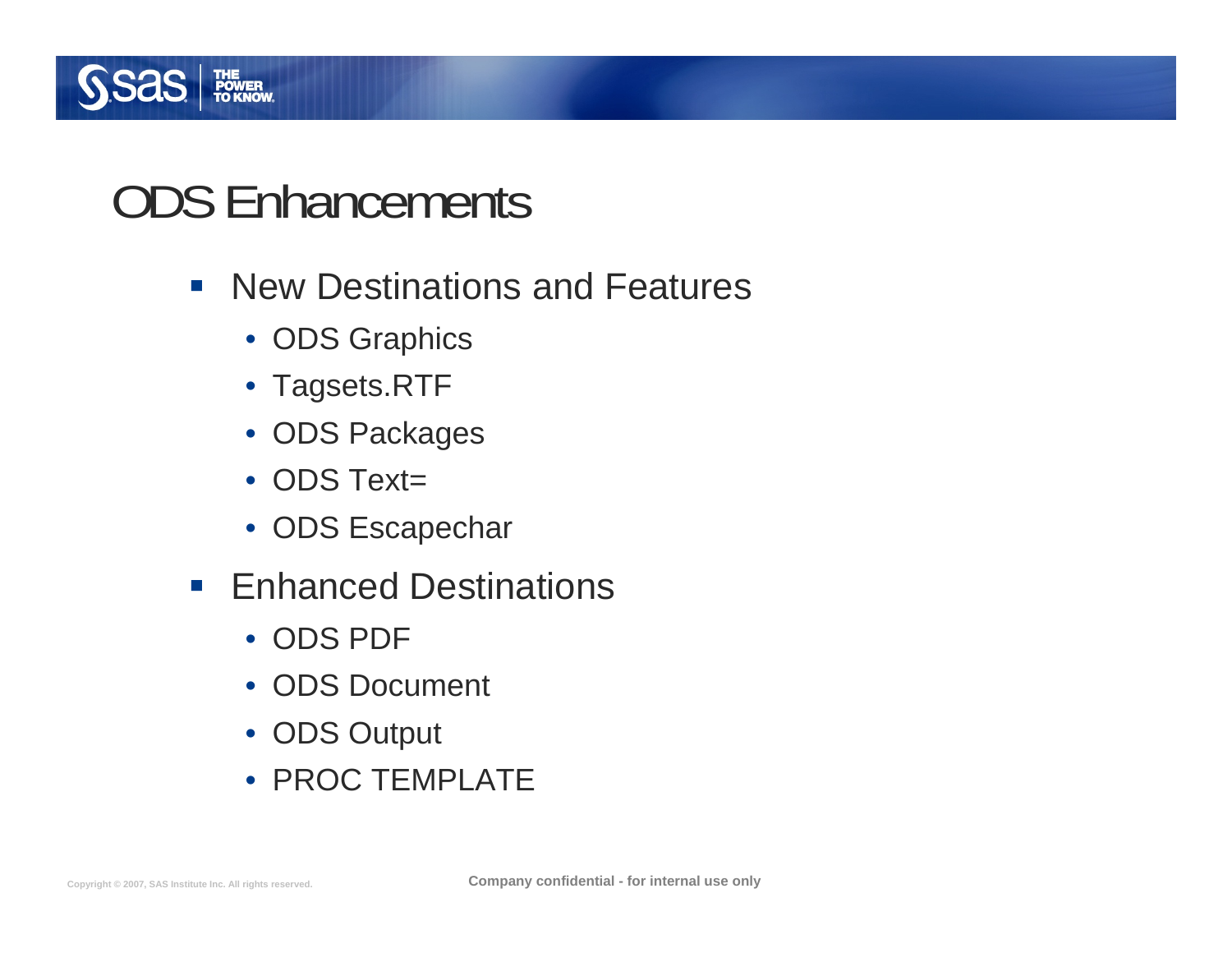

### ODS Graphics

*Production* in **SAS** 9.2 for over 60 procedures

- **SAS**/STAT, **SAS**/ETS, High Performance Forecasting
- $\bullet$ Base (CORR, FREQ, UNIVARIATE)
- **SAS**/QC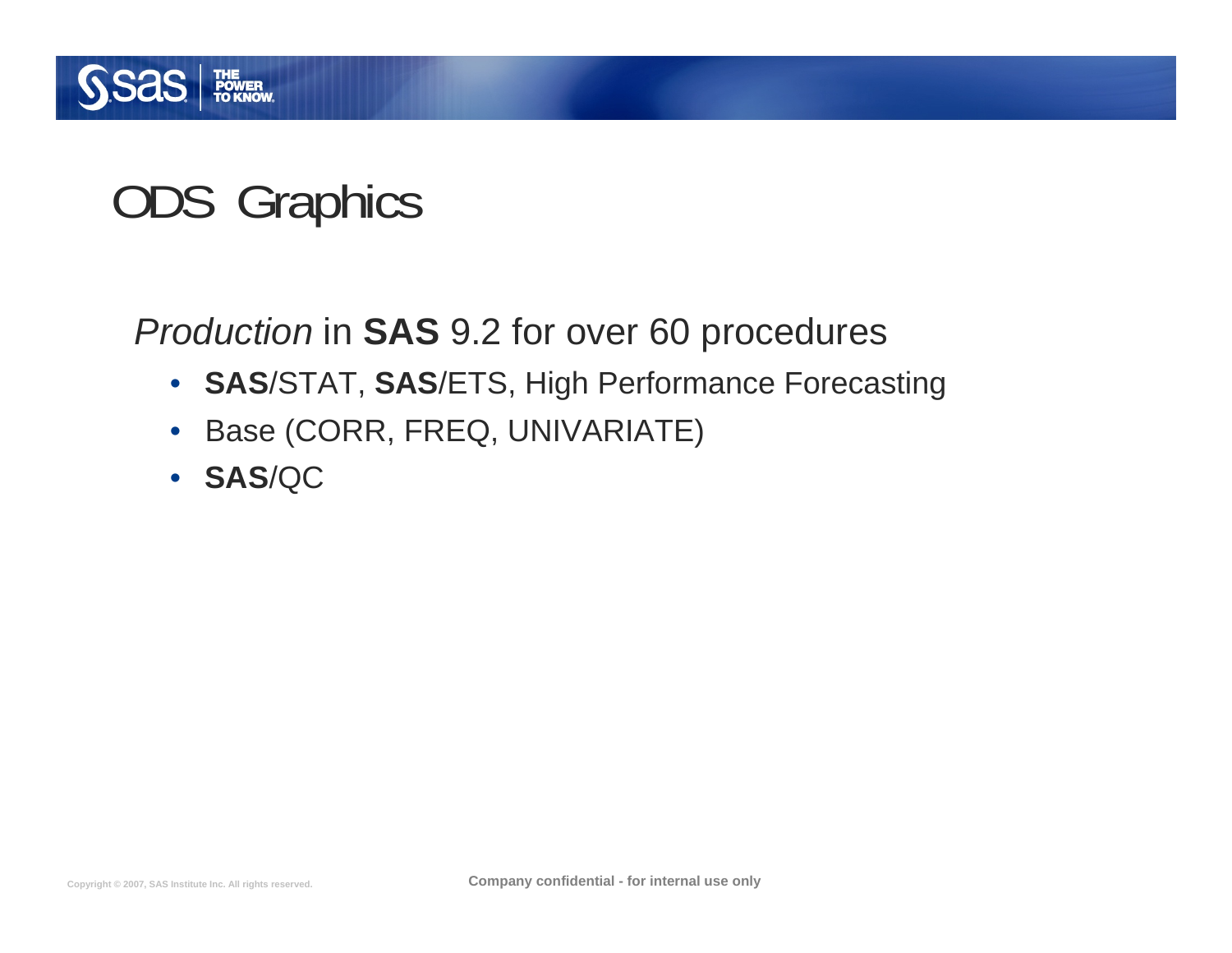

### ODS PACKAGES

- $\mathcal{L}_{\mathcal{A}}$  Opens, adds to, publishes, or closes an ODS Package
- Can be used with an ODS Package statement
- $\mathcal{L}_{\mathcal{A}}$  Enables ODS destinations to use the SAS Publishing Framework
- **Also has an ODS Package template**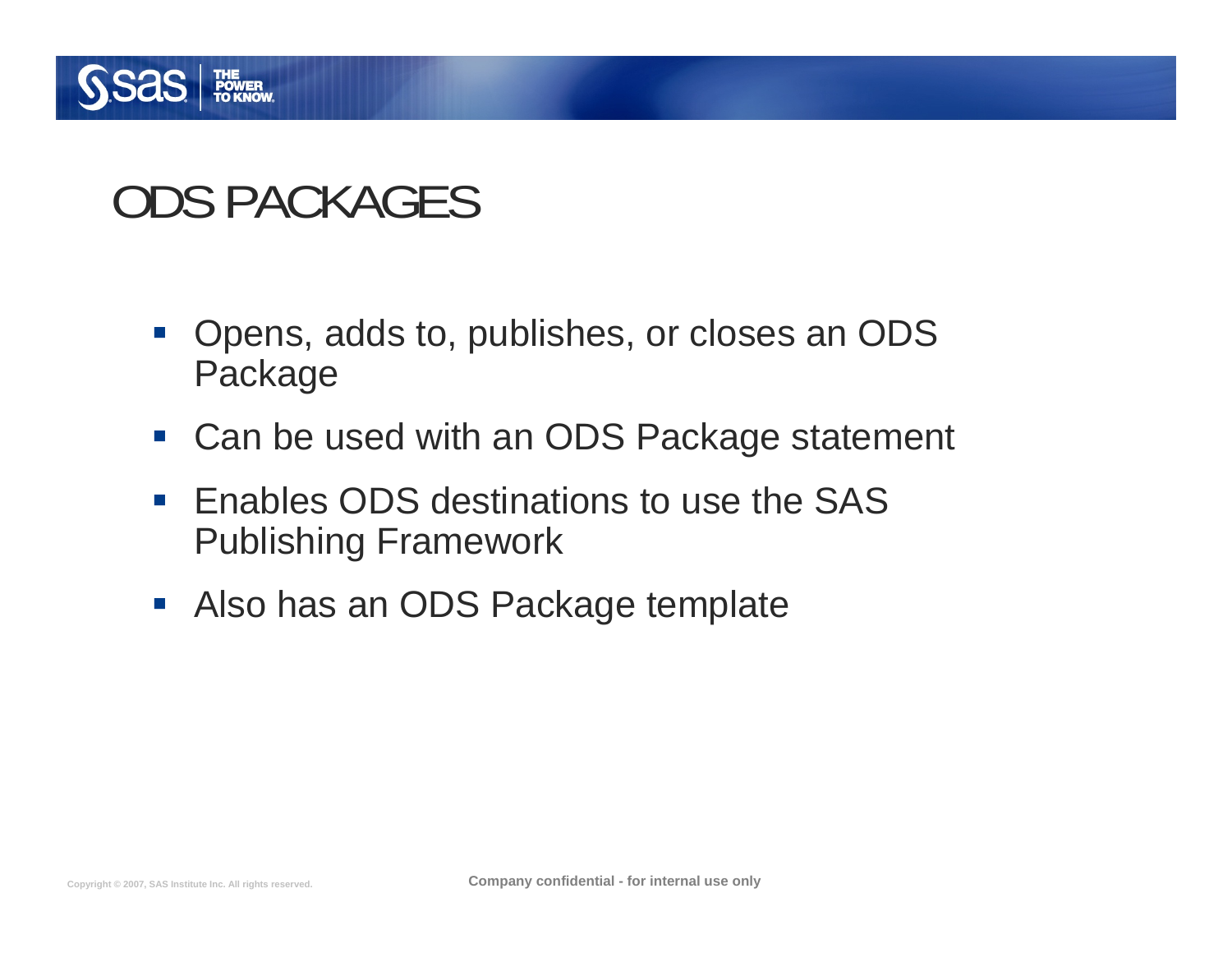

### ODS TAGSETS.RTF

- **More control over the output**
- $\mathcal{L}_{\mathcal{A}}$  Ability to add tagset options for customized output
- **Enhanced ability to control individual cell borders**

```
Ods tagsets.RTF file="temp.rtf";
Proc print data=sashelp.class;Run;
Ods tagsets.RTF close;
```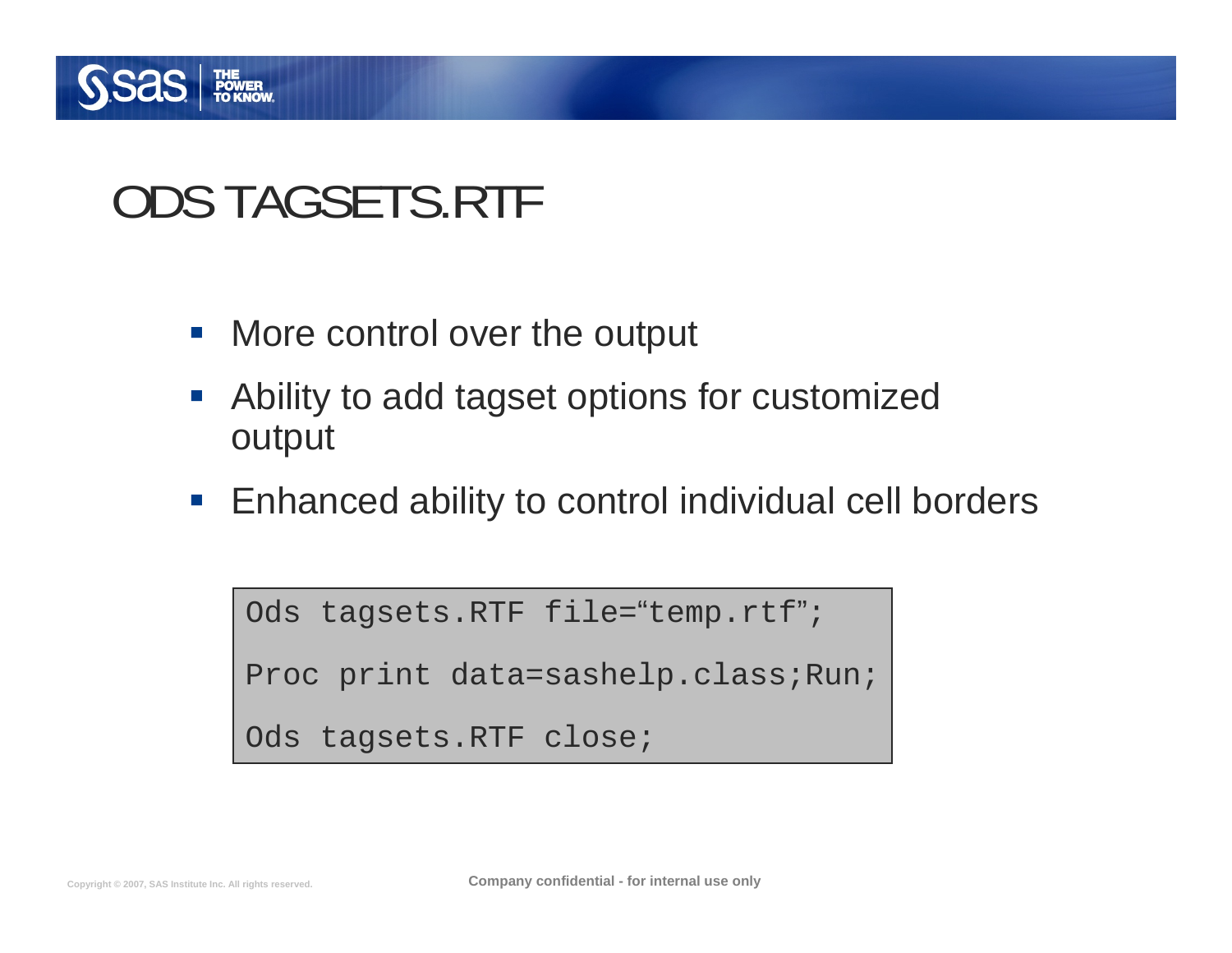

#### You can **do** super **nested**<sub>sub</sub> **inline styles** in ODS

**SSAS** FOWER

| Obs | <b>Name</b>    | <b>Sex</b> | Age | Height | Weight |
|-----|----------------|------------|-----|--------|--------|
| 1   | Alfred         | M          | 14  | 69.0   | 112.5  |
| 2   | <b>Alice</b>   | F          | 13  | 56.5   | 84.0   |
| 3   | <b>Barbara</b> | F          | 13  | 65.3   | 98.0   |
| 4   | Carol          | F          | 14  | 62.8   | 102.5  |
| 5   | Henry          | М          | 14  | 63.5   | 102.5  |
| 6   | <b>James</b>   | M          | 12  | 57.3   | 83.0   |
| 7   | Jane           | F          | 12  | 59.8   | 84.5   |
| 8   | <b>Janet</b>   | F          | 15  | 62.5   | 112.5  |
| 9   | Jeffrey        | М          | 13  | 62.5   | 84.0   |
| 10  | John           | М          | 12  | 59.0   | 99.5   |
| 11  | Joyce          | F          | 11  | 51.3   | 50.5   |
| 12  | Judy           | F          | 14  | 64.3   | 90.0   |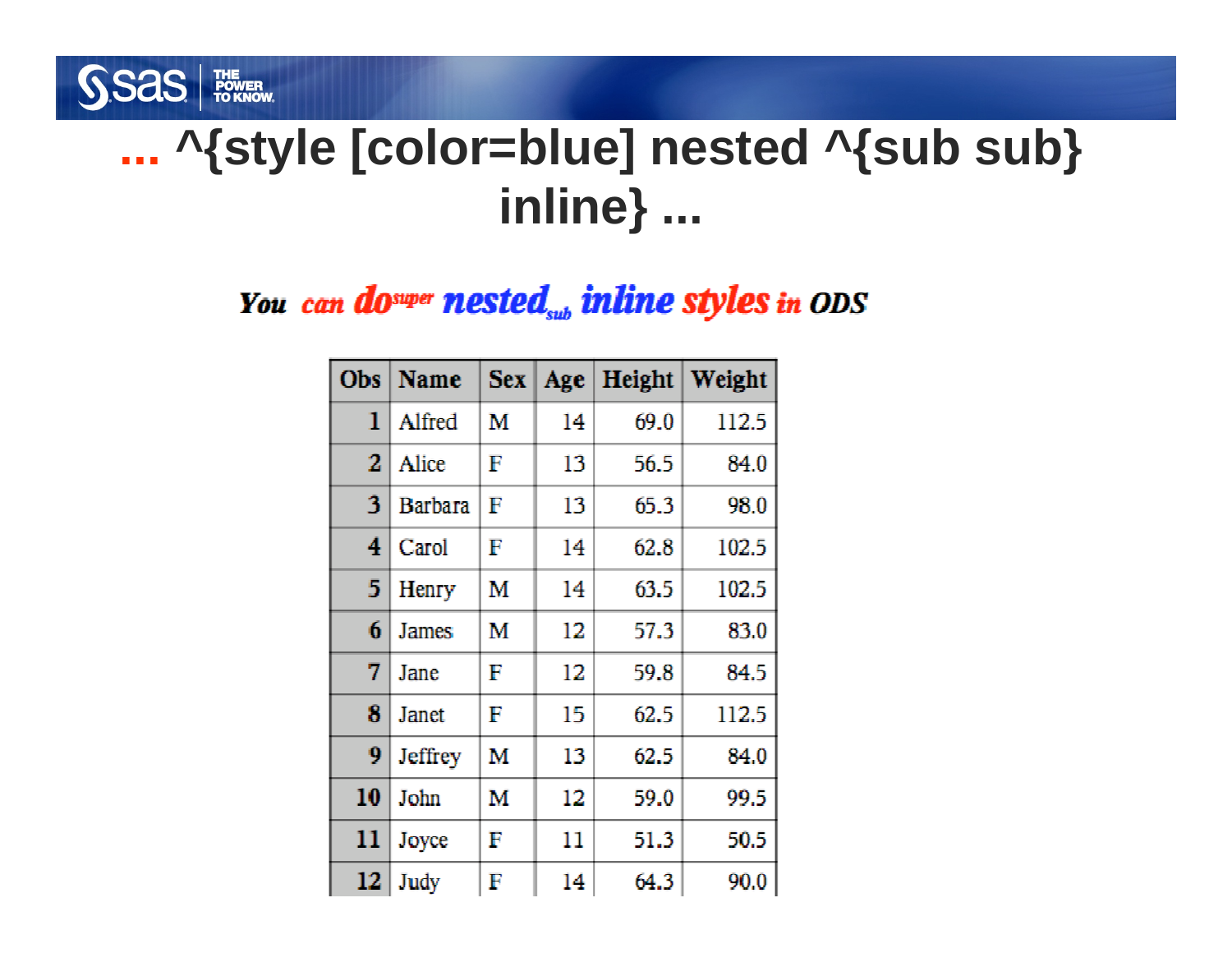

# Scalable Vector Graphics (SVG)



**Copyright © 2007, SAS Institute Inc. All rights reserved. Company confidential - for internal use only**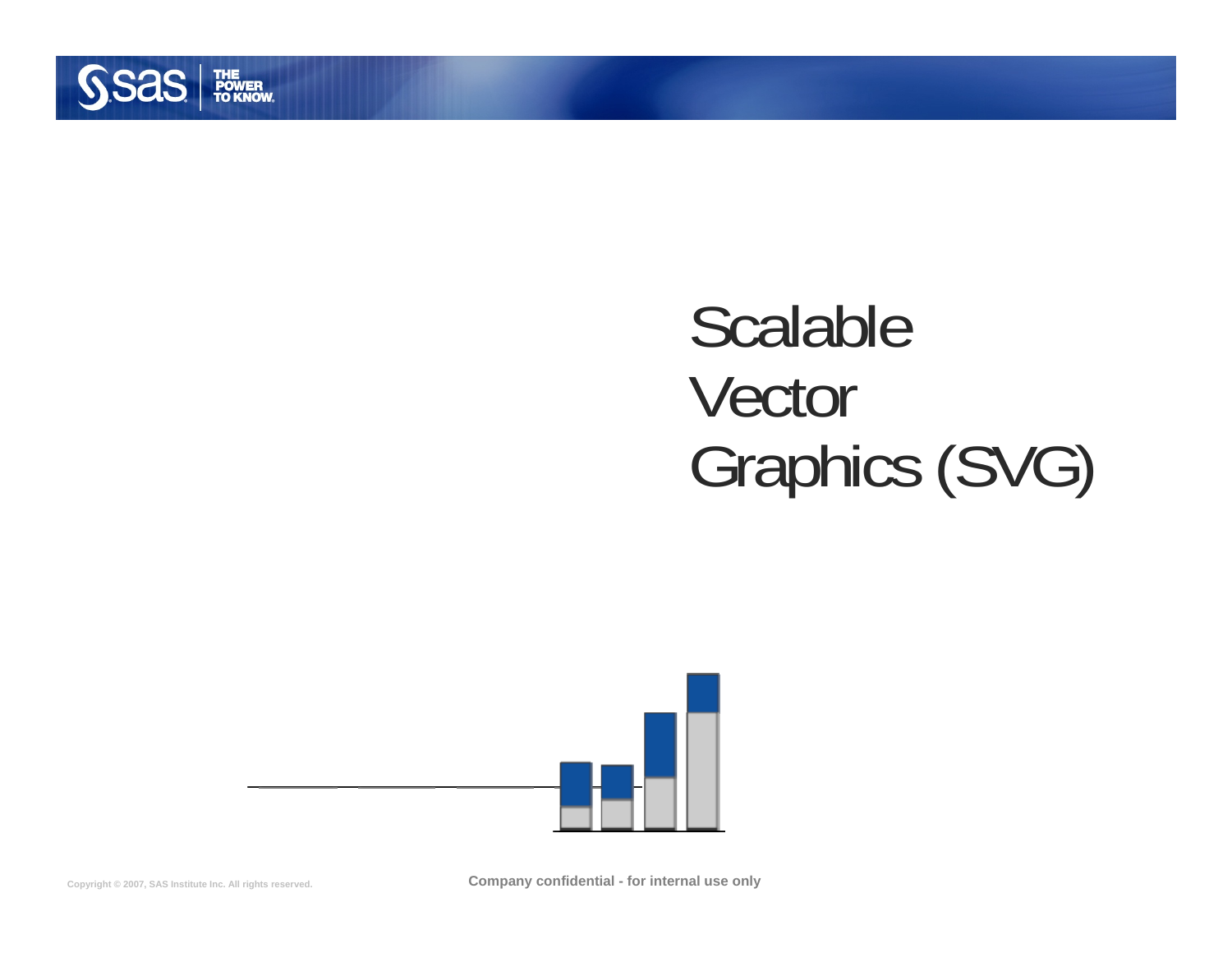

### ODS PDF

- $\mathcal{L}_{\mathcal{A}}$ Added new security feature to PDF
- **Provided the ability to control individual cell borders**
- $\overline{\mathbb{R}^2}$ Added PDFTOC= option to control the levels of bookmarks displayed
- CSSTYLE= option which allows CSS files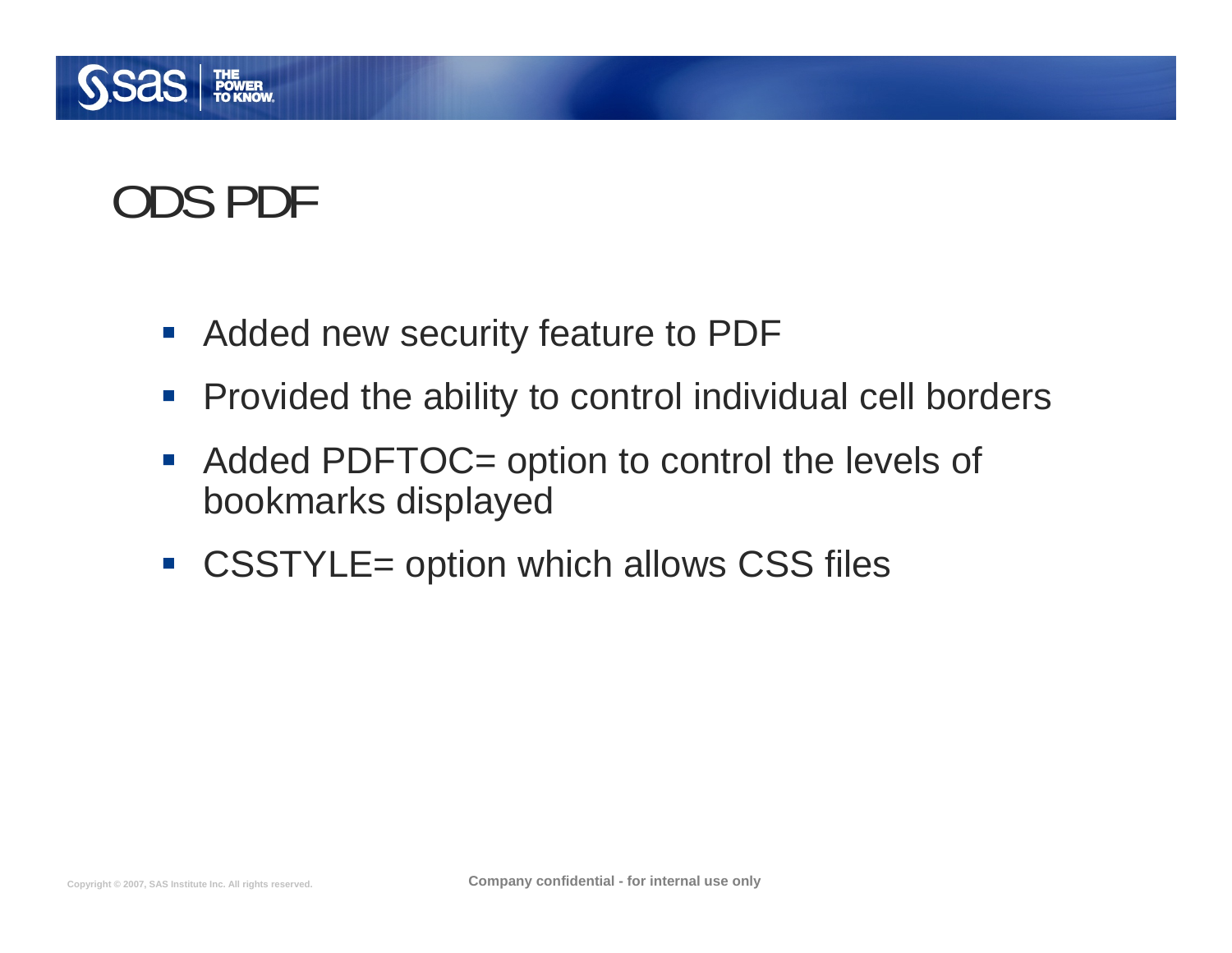

### **options pdfsecurity=high pdfpw=(open='mypasswd');**

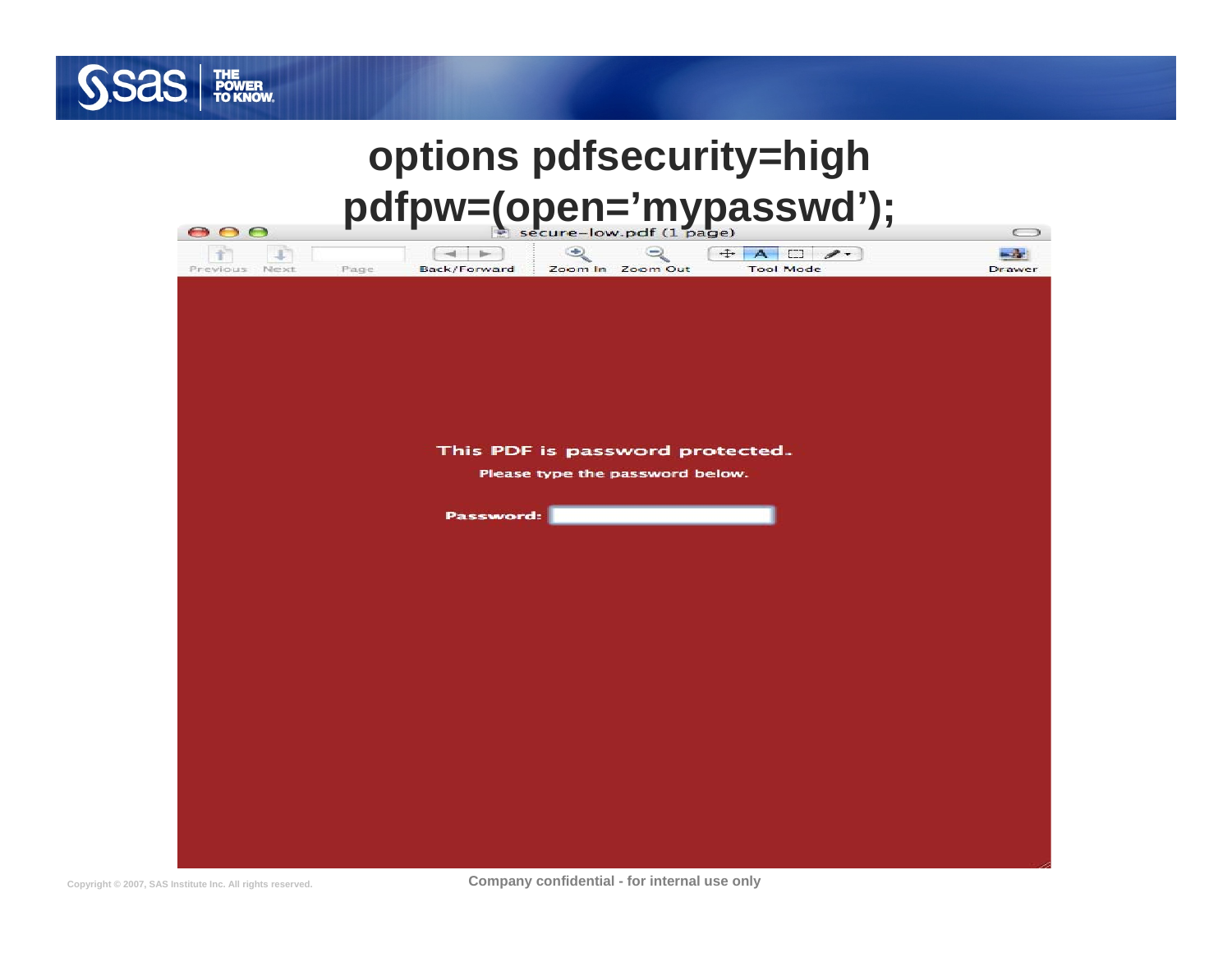

### Proc Document

- $\mathcal{L}_{\mathcal{A}}$ **List BYGROUP variables and values**
- $\mathcal{L}_{\text{eff}}$ Display template associated with output object
- $\mathcal{L}^{\mathcal{A}}$ WHERE Clause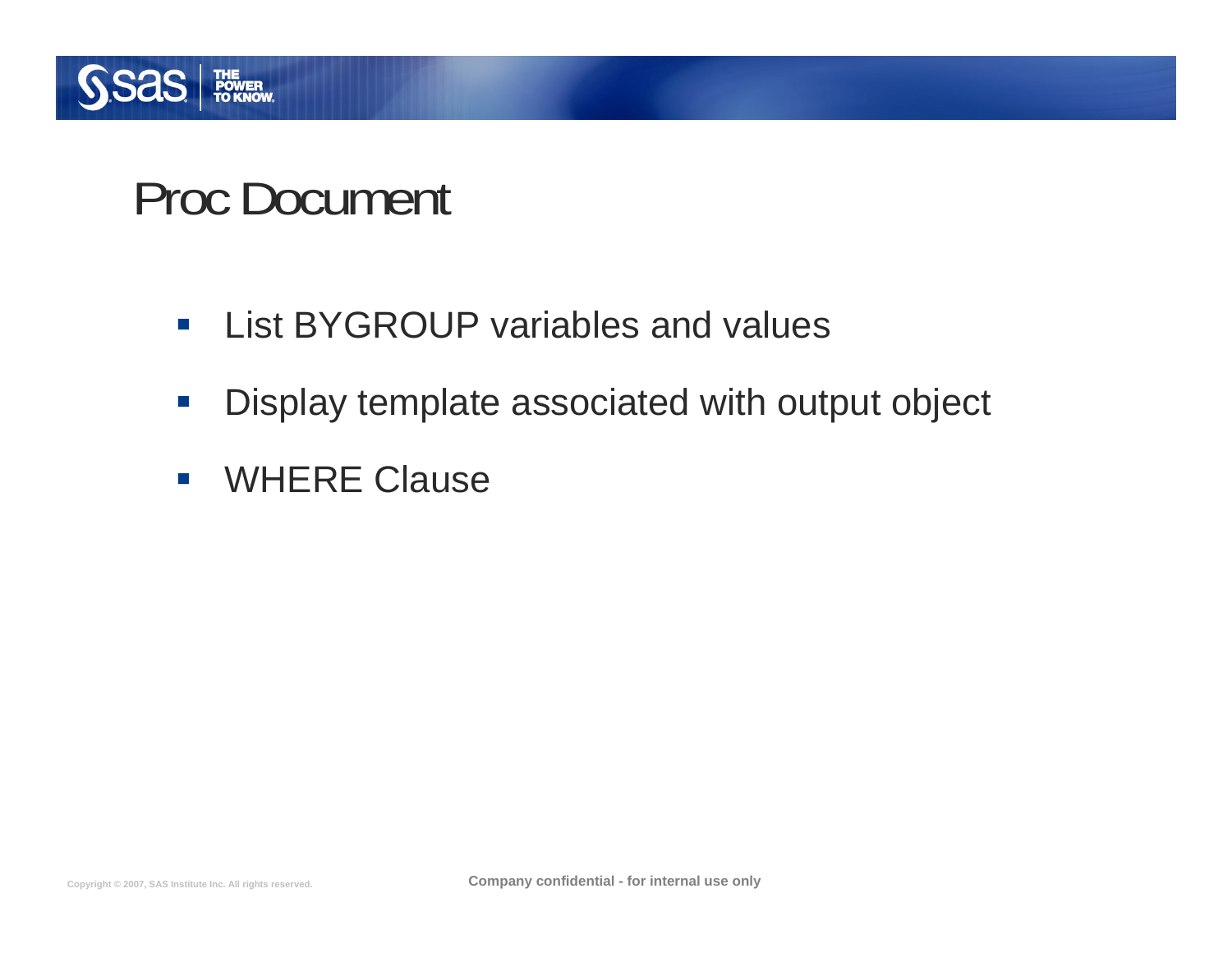### **proc print data=sashelp.vdest; run;**

**SSAS FOR AREA** 

The SAS System

13:51 Tuesday, January 30

| Obs/ | destination    | style    |
|------|----------------|----------|
|      | LISTING        | Listing  |
| 2    | HTML(MYHTMLID) | Analysis |
|      | <b>PDF</b>     | Printer  |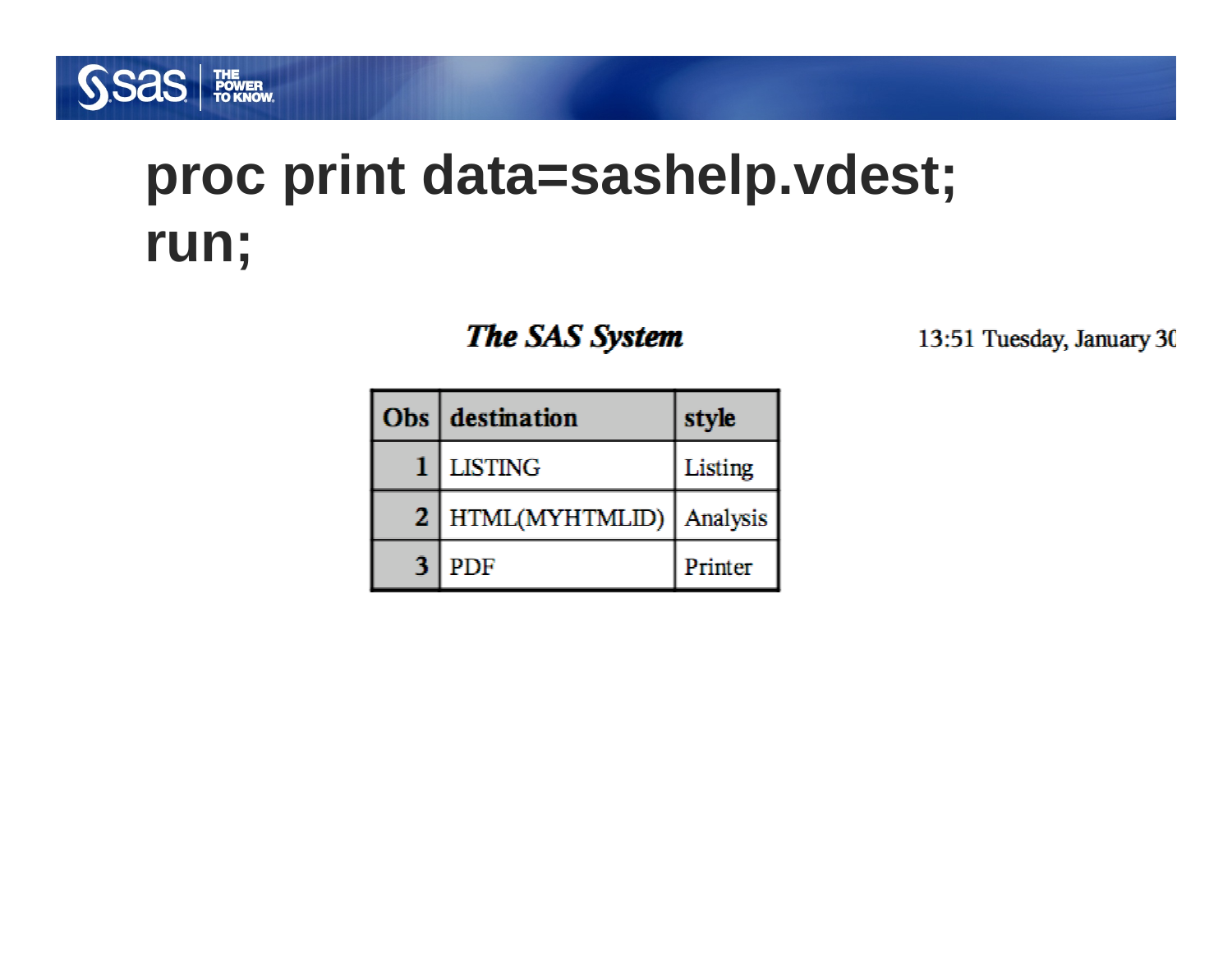



#### The SAS System

SpanRows

| <b>Sex</b>                                                                                                                                                                                                                                                                                                        | <b>Name</b>    | Weight |       |  |
|-------------------------------------------------------------------------------------------------------------------------------------------------------------------------------------------------------------------------------------------------------------------------------------------------------------------|----------------|--------|-------|--|
| F                                                                                                                                                                                                                                                                                                                 | Alice          | 56.5   | 84    |  |
|                                                                                                                                                                                                                                                                                                                   | <b>Barbara</b> | 65.3   | 98    |  |
| Height<br>62.8<br>Carol<br>59.8<br>Jane<br>62.5<br>Janet<br>51.3<br>Joyce<br>64.3<br>Judy<br>56.3<br>Louise<br>66.5<br>Mary<br>M<br>Alfred<br>69<br>63.5<br>Henry<br>57.3<br>James<br>62.5<br><b>Jeffrey</b><br>59<br>John<br>Philip<br>72<br>64.8<br>Robert<br>67<br>Ronald<br>57.5<br>Thomas<br>66.5<br>William |                | 102.5  |       |  |
|                                                                                                                                                                                                                                                                                                                   | 84.5           |        |       |  |
|                                                                                                                                                                                                                                                                                                                   |                |        | 112.5 |  |
|                                                                                                                                                                                                                                                                                                                   |                |        | 50.5  |  |
|                                                                                                                                                                                                                                                                                                                   |                |        | 90    |  |
|                                                                                                                                                                                                                                                                                                                   |                |        | 77    |  |
|                                                                                                                                                                                                                                                                                                                   |                |        | 112   |  |
|                                                                                                                                                                                                                                                                                                                   |                |        | 112.5 |  |
|                                                                                                                                                                                                                                                                                                                   |                |        | 102.5 |  |
|                                                                                                                                                                                                                                                                                                                   |                |        | 83    |  |
|                                                                                                                                                                                                                                                                                                                   |                |        | 84    |  |
|                                                                                                                                                                                                                                                                                                                   |                |        | 99.5  |  |
|                                                                                                                                                                                                                                                                                                                   |                |        | 150   |  |
|                                                                                                                                                                                                                                                                                                                   |                |        | 128   |  |
|                                                                                                                                                                                                                                                                                                                   |                |        | 133   |  |
|                                                                                                                                                                                                                                                                                                                   |                |        | 85    |  |
|                                                                                                                                                                                                                                                                                                                   |                |        | 112   |  |

ì.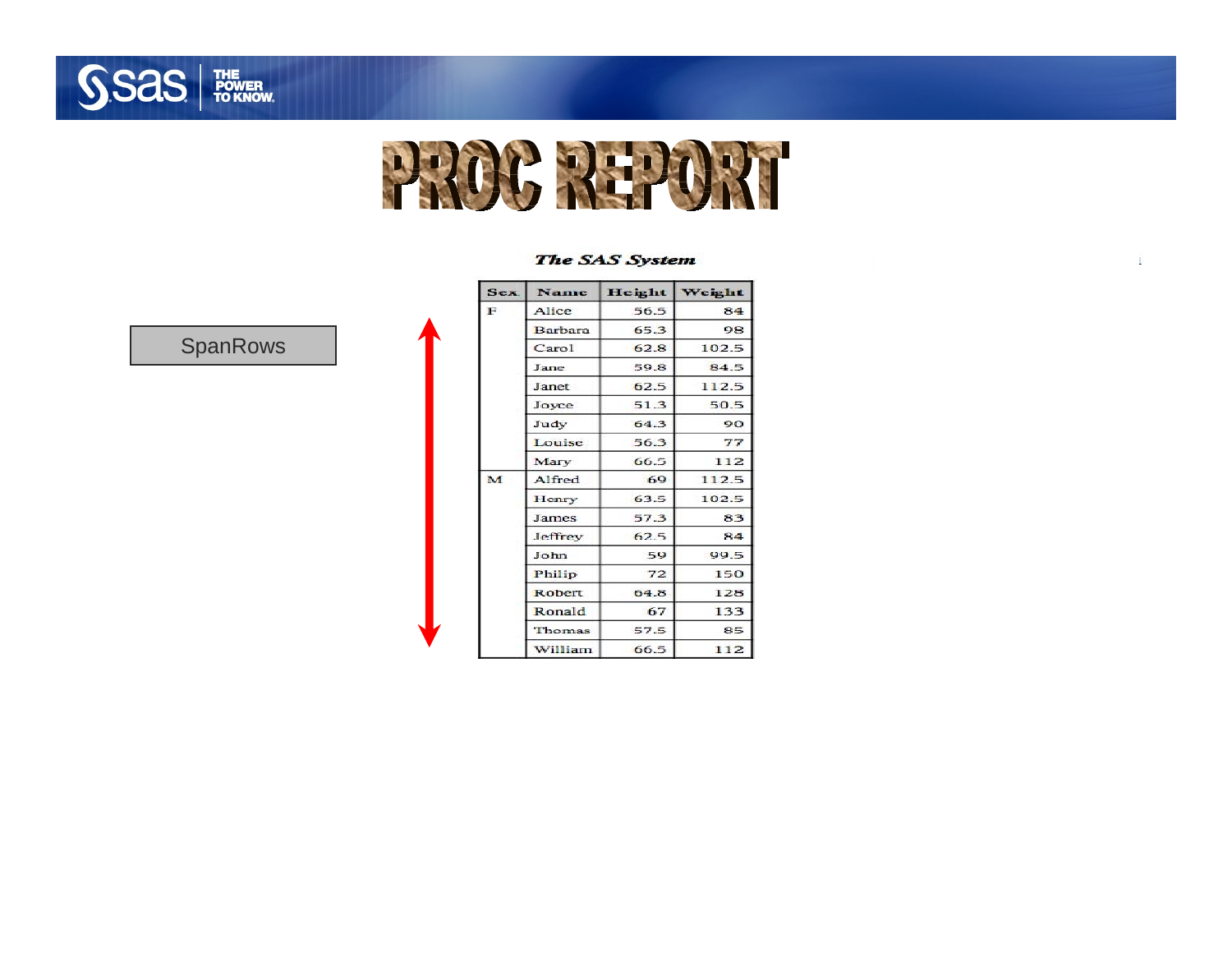# Proc Freq Crosstabs Template

- $\mathcal{L}_{\mathcal{A}}$ Numerical Formats
- $\mathcal{L}_{\mathcal{A}}$  Change or Remove **Headers**
- $\mathcal{L}_{\mathcal{A}}$ **Styles**

**SSAS** FOWER

- $\mathcal{C}^{\mathcal{A}}$ Change or Remove Legend
- $\mathcal{L}_{\mathcal{A}}$ Cell Stacking Order

|                          |                | <b>Number of Citizens Robbed</b> |                    |                          |                                              |  |
|--------------------------|----------------|----------------------------------|--------------------|--------------------------|----------------------------------------------|--|
| <b>Not</b><br>Known<br>? |                |                                  |                    | 101-200 201-300 Over 300 | Total                                        |  |
| $\overline{0}$<br>0      | 0              |                                  | 0                  | 0                        |                                              |  |
|                          |                |                                  |                    |                          |                                              |  |
|                          |                |                                  |                    |                          |                                              |  |
|                          |                |                                  |                    |                          |                                              |  |
| $\overline{0}$<br>10     | 0              | $\Omega$                         | $\Omega$           | 0                        |                                              |  |
|                          |                |                                  | a,                 |                          |                                              |  |
|                          |                |                                  |                    |                          |                                              |  |
|                          |                |                                  |                    |                          |                                              |  |
| $\mathbf{0}$<br>$\Omega$ | 47             | 63                               | 49                 | 52                       | 211                                          |  |
|                          | 12.30<br>22.27 | 16.49<br>29.86                   | 12.83<br>23.22     | 13.61<br>24.64           | 55.24                                        |  |
|                          | 55.95          | 58.88                            | 62.03              | 46.43                    |                                              |  |
|                          |                |                                  |                    |                          | 21                                           |  |
|                          |                |                                  |                    |                          | 5.50                                         |  |
|                          | 28.57          | 33.33                            | 14.29              | 23.81                    |                                              |  |
|                          | 7.14           | 6.54                             | 3.80               | 4.46                     |                                              |  |
| $\Omega$                 | 31             | 37                               | 27                 | 55                       | 150                                          |  |
|                          | 8.12           | 9.69                             | 7.07               | 14.40                    | 39.27                                        |  |
|                          | 20.67          | 24.67                            | 18.00              | 36.67                    |                                              |  |
|                          |                |                                  |                    |                          |                                              |  |
|                          | 84             | 107                              | 79                 | 112                      | 382                                          |  |
|                          | 21.99          | 28.01                            | 20.68              |                          | 29.32 100.00                                 |  |
| $\mathbf{0}$             | 0              | 6<br>1.57<br>36.90               | 7<br>1.83<br>34.58 | 3<br>0.79<br>34.18       | 5<br>1.31<br>49.11<br>Frequency Missing = 12 |  |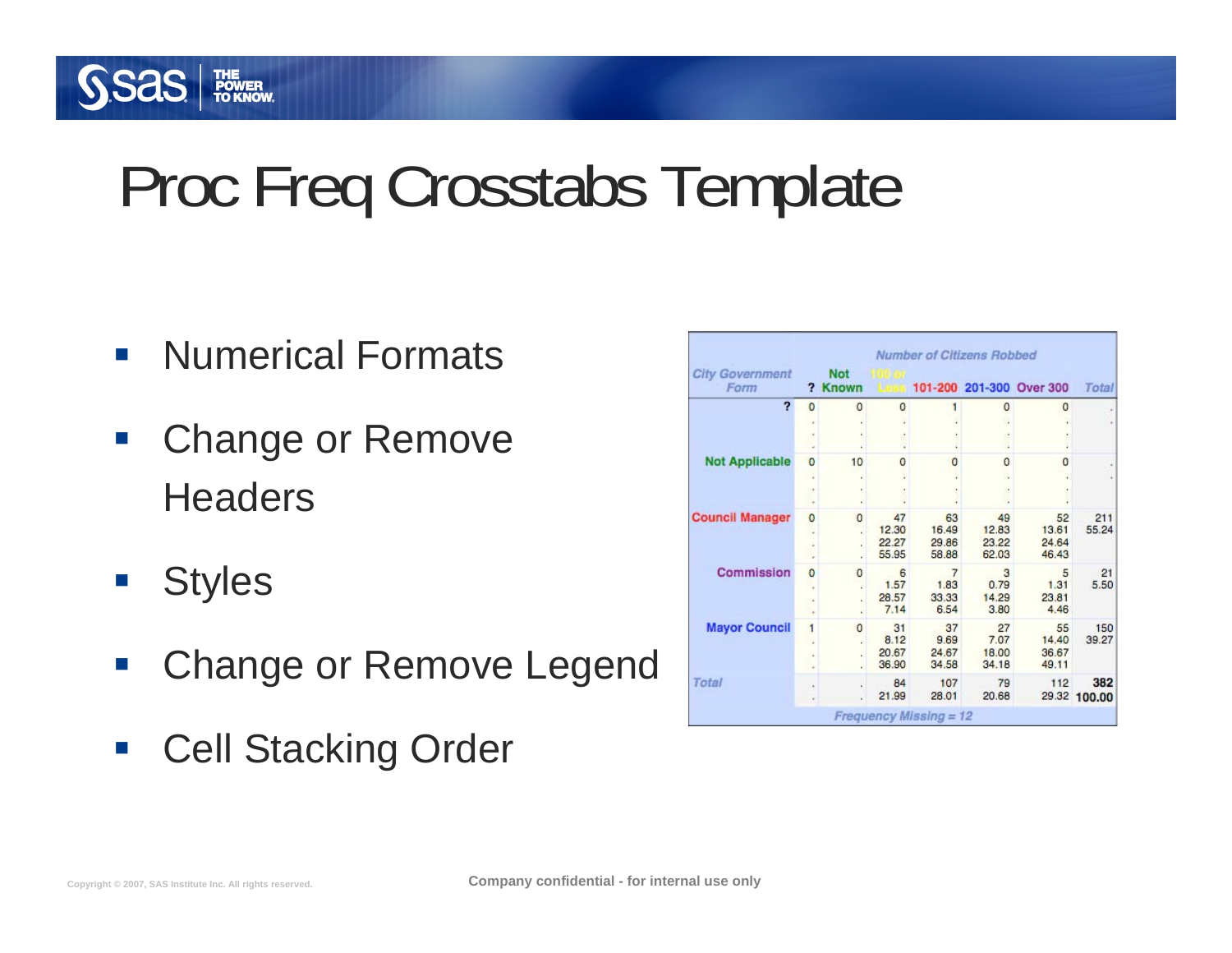

### SAS/GRAPH

- New 256 color support
- $\overline{\mathbb{R}^2}$ Default styles applied
- New PROCS GKPI (generates KPIs), GTILE (display charts using JAVA, ActiveX)
- New STAT Graphics PROCS SGRENDER, SGPLOT, SGSCATTER, SGPANEL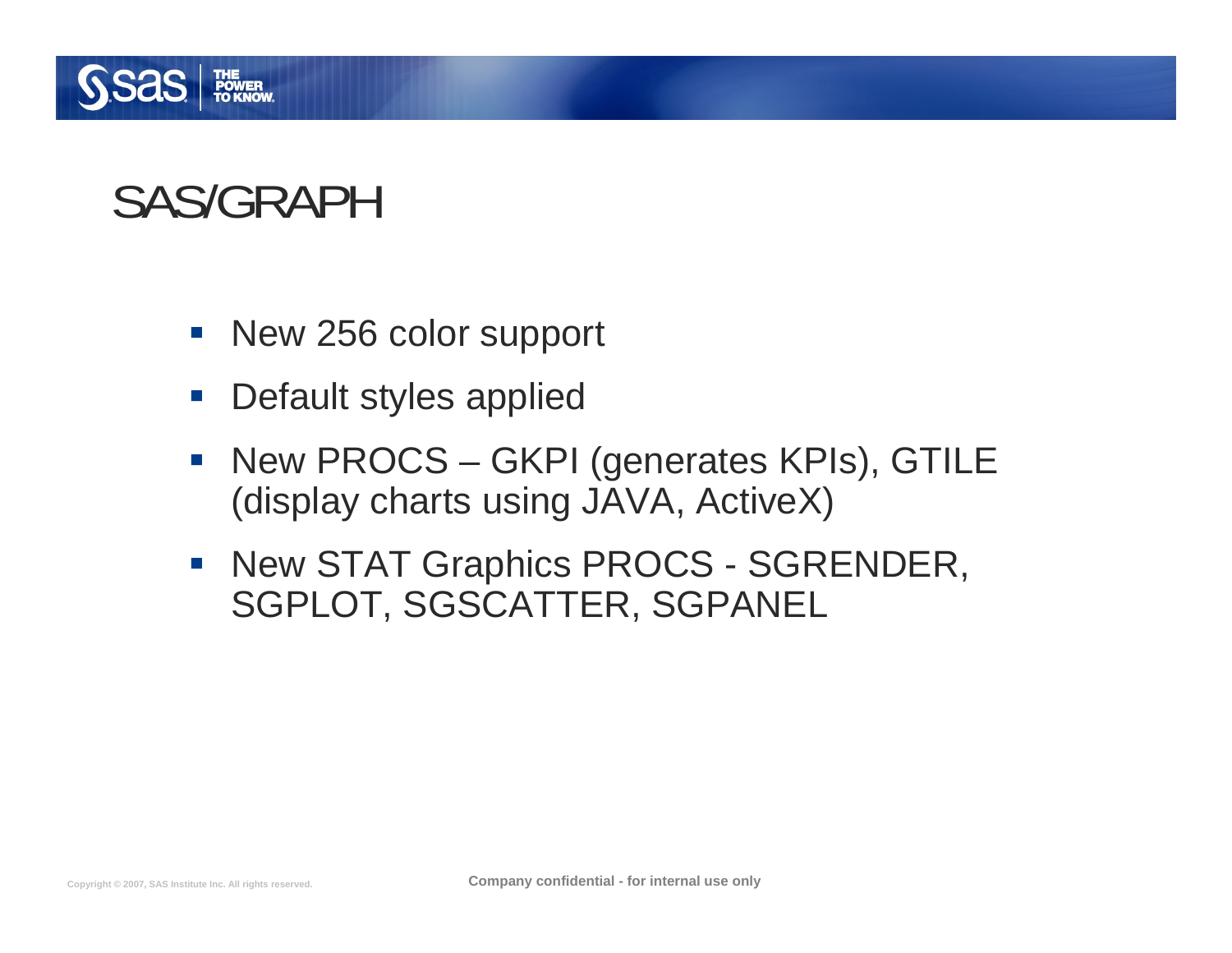

### Resources

#### "BASE/SAS What's New" http://support.sas.com/rnd/base/new92/index.ht ml#new92

"A Sampler of What's New in Base SAS" http://support.sas.com/rnd/base/datastep/whatsnew-base-sas92.pdf